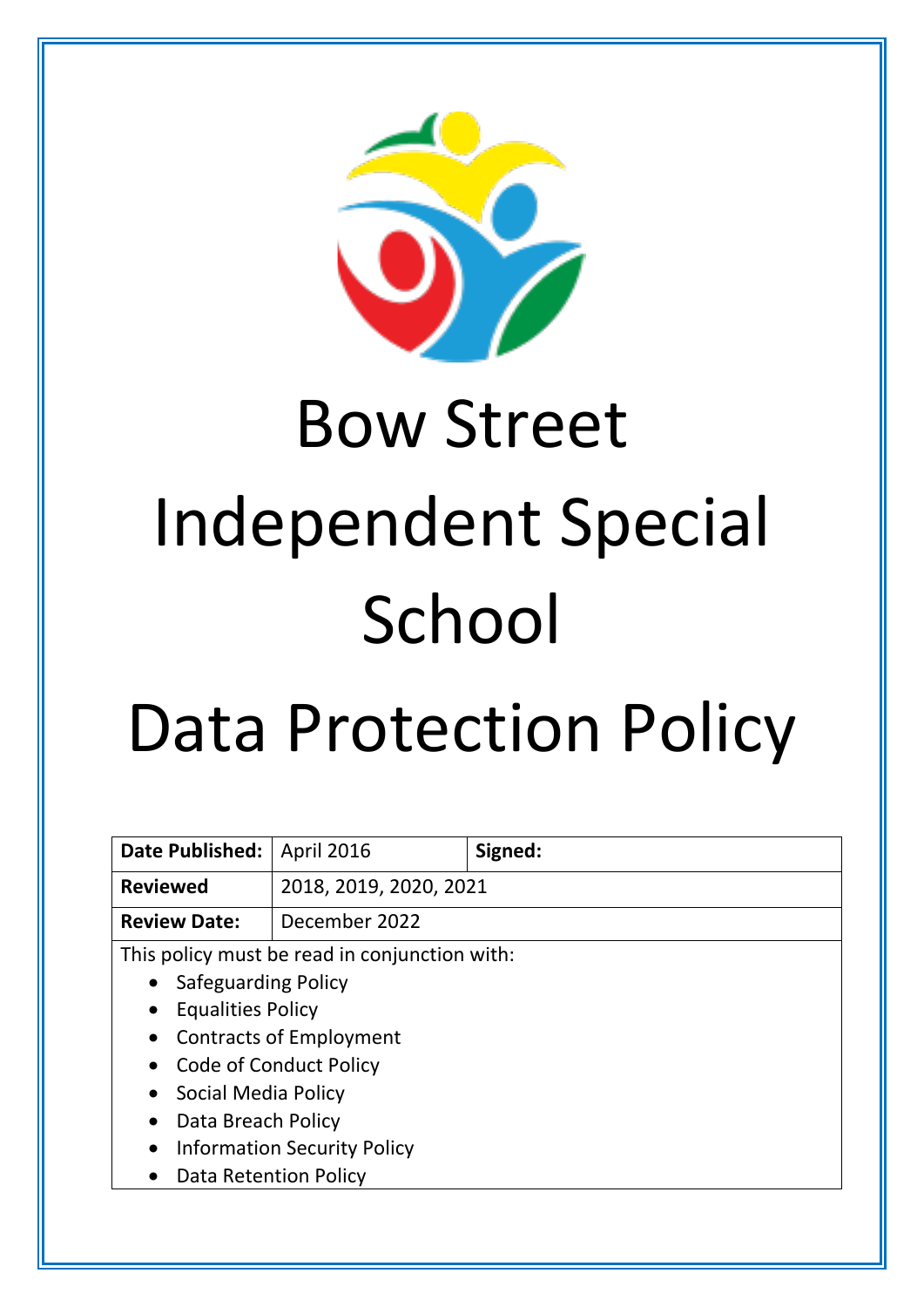# Bow Street School Data Protection Policy

# **Contents**

| Contents                                                                                           | Page 1  |
|----------------------------------------------------------------------------------------------------|---------|
| Introduction                                                                                       | Page 2  |
| The Data Controller, The Designated Data Controllers and Data<br><b>Protection Officer details</b> | Page 2  |
| Section 1 - Definitions                                                                            | Page 3  |
| Section 2 - When can the school process personal data                                              | Page 5  |
| Section 3 - Data subject's rights and requests                                                     | Page 10 |
| Section 4 - Accountability                                                                         | Page 12 |
| Section 5 – Examples of the data that we process and why                                           | Page 16 |
| Appendix 1 – Subject Access Requests (SAR)                                                         | Page 19 |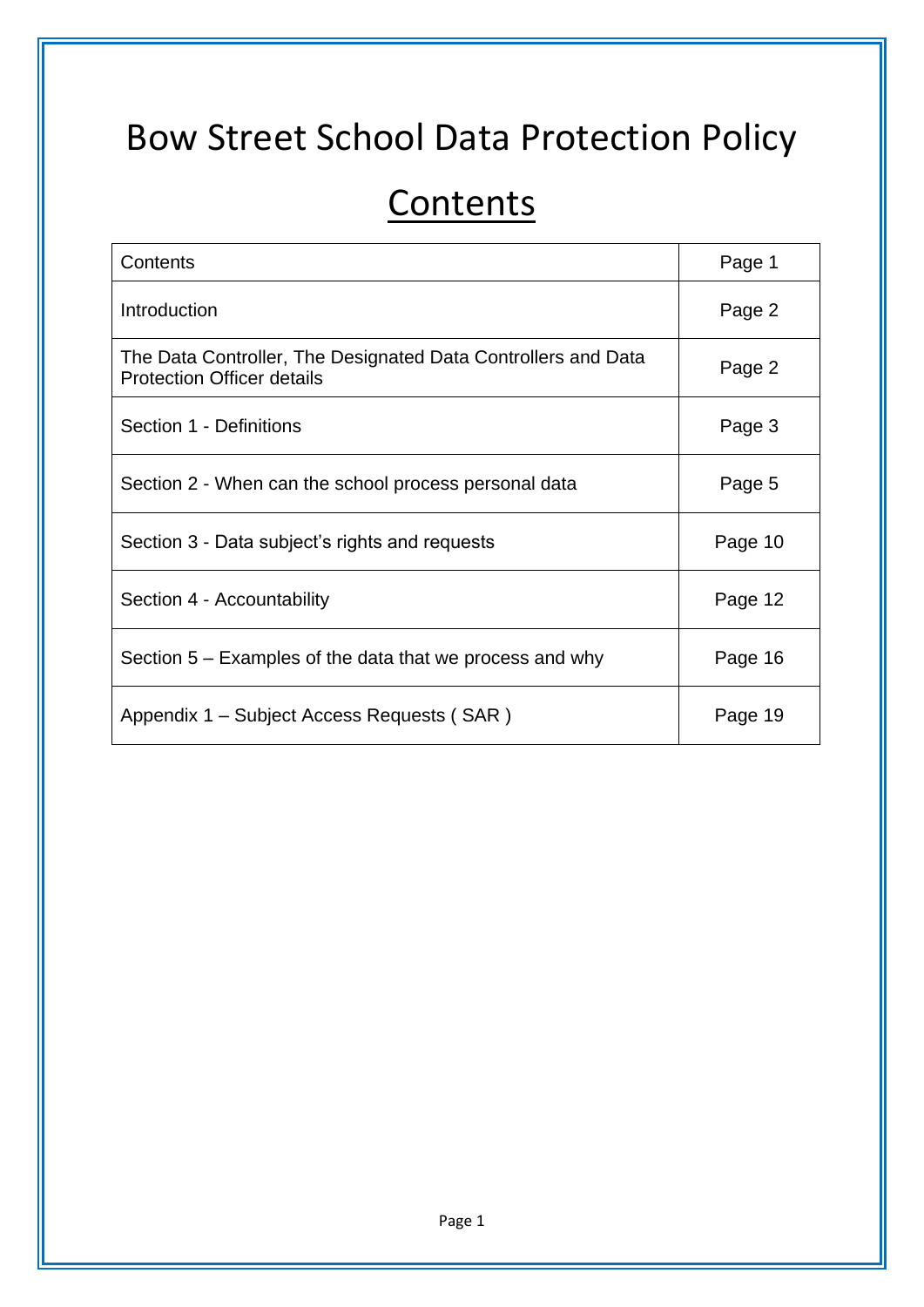### **Introduction**

The General Data Protection Regulation (GDPR) ensures a balance between an individual's rights to privacy and the lawful processing of personal data undertaken by organisations during their business. It aims to protect the rights of individuals about whom data is obtained, stored, processed, or supplied and requires that organisations take appropriate security measures against unauthorised access, alteration, disclosure, or destruction of personal data.

The School will protect and maintain a balance between data protection rights in accordance with the GDPR. This policy sets out how we manage the personal data of our pupils, parents, suppliers, employees, workers and other third parties.

This policy does not form part of any individual's terms and conditions of employment with the School and is not intended to have contractual effect. Changes to data protection legislation will be monitored and further amendments may be required to this policy to remain compliant with legal obligations.

All members of staff are required to familiarise themselves with its content and comply with the provisions contained in it. Breach of this policy will be treated as a disciplinary offence which may result in disciplinary action under the School's Disciplinary Policy and Procedure up to and including summary dismissal depending on the seriousness of the breach.

#### **The Data Controller and the Designated Data Controllers**

The School is the Data Controller under the 2018 act and the Headteacher and Proprietors are responsible for implementation. The Designated Data Controllers will deal with day-to-day matters. The Designated Data Controllers at Bow Street School are the Headteacher and the Admin Officer.

Anyone who considers that this policy has not been adhered to in respect of themselves or their child should raise the matter with the Headteacher.

The Data Protection Officer ( DPO ) is responsible for overseeing data protection within the School so if you do have any questions in this regard, please do contact them on the information below: -

Data Protection Officer: Judicium Consulting Limited

Address: 72 Cannon Street, London, EC4N 6AE Telephone: 0203 326 9174

Email: [dataservices@judicium.com](mailto:dataservices@judicium.com) Web: [www.judiciumeducation.co.uk](http://www.judiciumeducation.co.uk/)

Lead Contact: Craig Stilwell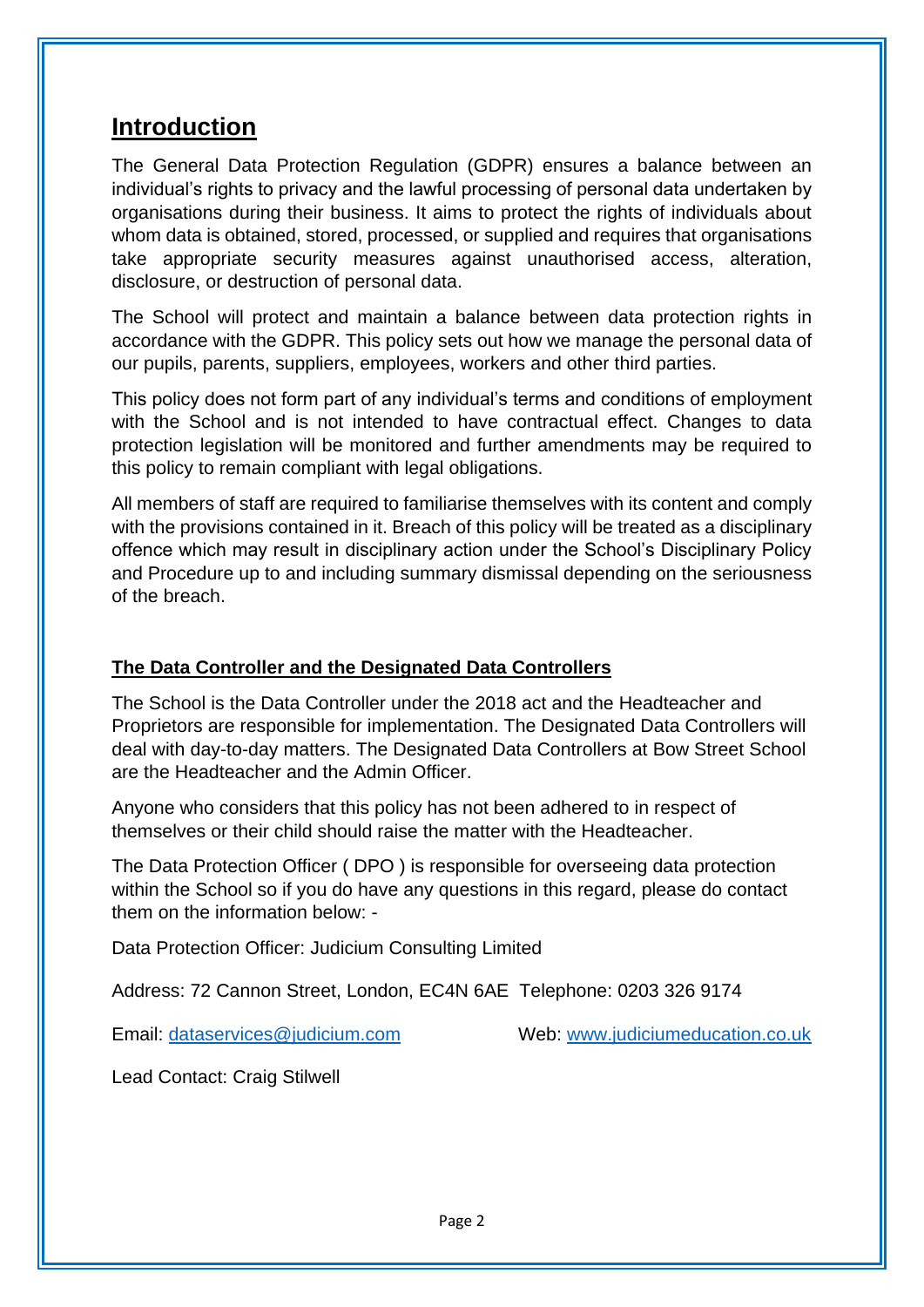# **Section 1 - Definitions**

#### **Personal data**

Personal data is any information relating to an individual where the individual can be identified (directly or indirectly) from that data alone or in combination with other identifiers we possess or can reasonably access. This includes special category data and pseudonymised personal data but excludes anonymous data or data that has had the identity of an individual permanently removed.

Personal data can be factual (for examples a name, email address, location, or date of birth) or an opinion about that person's actions or behaviour.

Personal data will be stored either electronically or as part of a structured manual filing system in such a way that it can be retrieved automatically by reference to the individual or criteria relating to that individual.

#### **Special Category Data**

Previously termed "Sensitive Personal Data," Special Category Data is similar by definition and refers to data concerning an individual Data Subject's racial or ethnic origin, political or religious beliefs, trade union membership, physical and mental health, sexuality, biometric or genetic data and personal data relating to criminal offences and convictions.

#### **Data Subject**

An individual about whom such information is stored is known as the Data Subject. It includes but is not limited to employees.

#### **Data Controller**

The organisation storing and controlling such information (i.e., the School) is referred to as the Data Controller.

#### **Processing**

Processing data involves any activity that involves the use of personal data. This includes but is not limited to obtaining, recording, or holding data or conducting any operation or set of operations on that data such as organisation, amending, retrieving using, disclosing, erasing, or destroying it. Processing also includes transmitting or transferring personal data to third parties.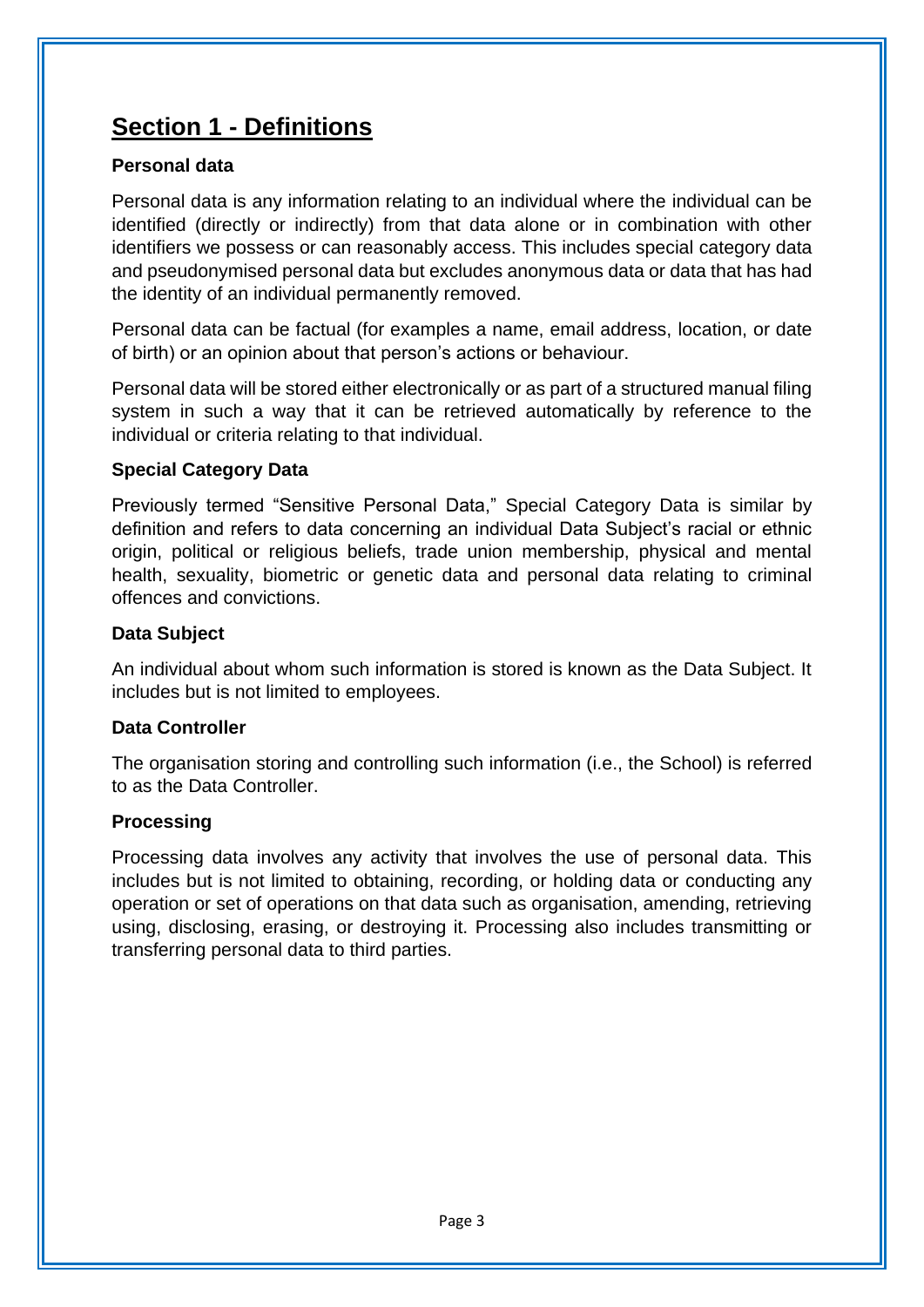#### **Automated Processing**

Any form of automated processing of personal data consisting of the use of personal data to evaluate certain personal aspects relating to an individual, to analyse or predict aspects concerning that individual's performance at work, economic situation, health, personal preferences, interests, reliability, behaviour, location, or movements.

An example of automated processing includes profiling and automated decision making. Automatic decision making is when a decision is made which is based solely on automated processing (without human intervention) which produces legal effects or significantly affects an individual. Automated decision making is prohibited except in exceptional circumstances.

#### **Data Protection Impact Assessment (DPIA)**

DPIAs are a tool used to identify risks in data processing activities with a view to reducing them.

#### **Criminal Records Information**

This refers to personal information relating to criminal convictions and offences, allegations, proceedings, and related security measures.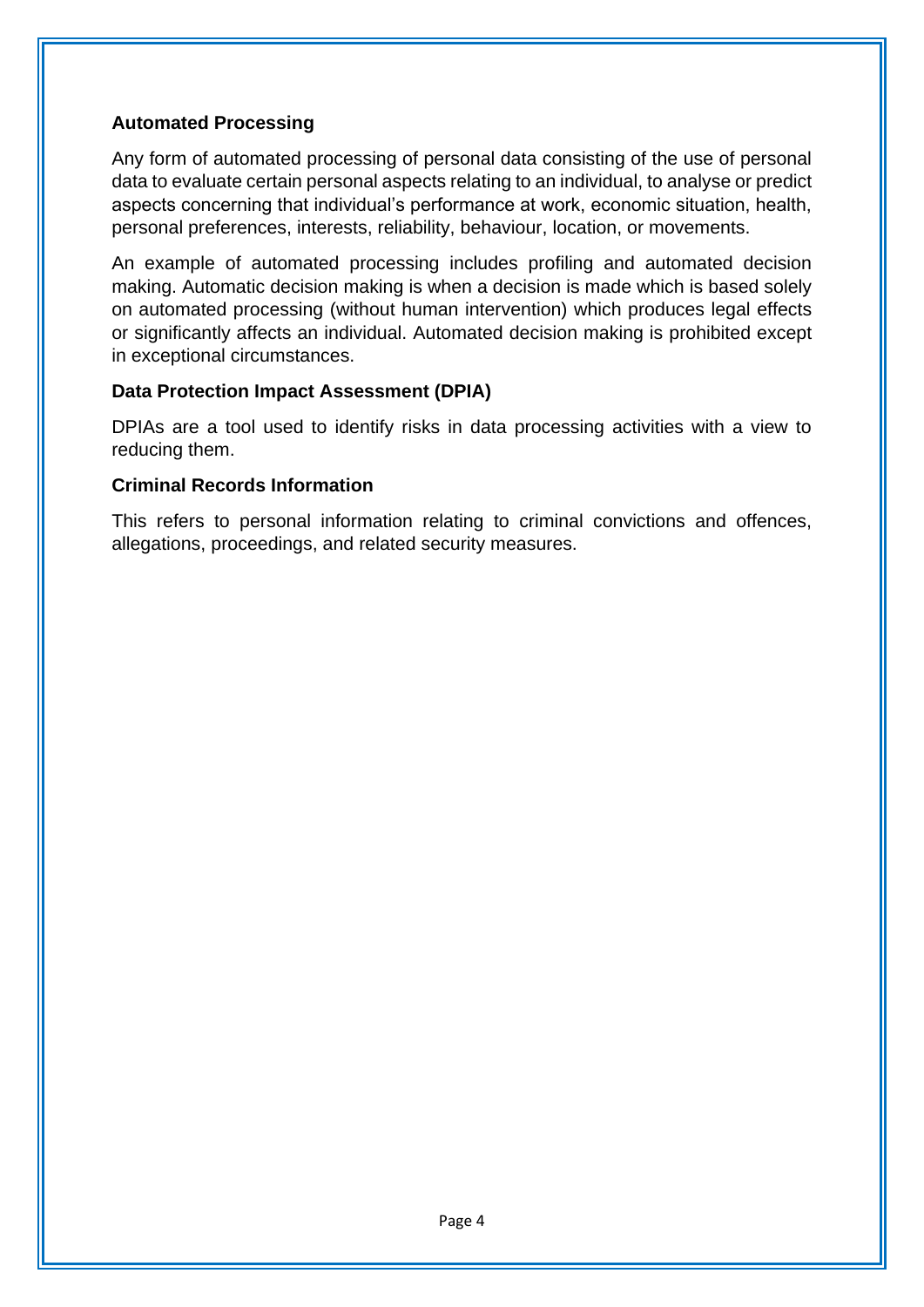# **Section 2 – When can the school process personal data ?**

#### **Data Protection Principles**

The School is responsible for and adhere to the principles relating to the processing of personal data as set out in the GDPR.

The principles the School must adhere to are set out below.

#### **Principle 1: Personal data must be processed lawfully, fairly and in a transparent manner**

The School only collect, process, and share personal data fairly and lawfully and for specified purposes. The School must have a specified purpose for processing personal data and special category of data as set out in the GDPR.

Before the processing starts for the first time, we will review the purposes of the processing activity and select the most appropriate lawful basis for that processing. We will then regularly review those purposes whilst processing continues to satisfy ourselves that the processing is necessary for the purpose of the relevant lawful basis (i.e., that there is no other reasonable way to achieve that purpose).

#### Personal Data

The School may only process a data subject's personal data if one of the following fair processing conditions are met: -

- The data subject has given their consent;
- The processing is necessary for the performance of a contract with the data subject or for taking steps at their request to enter into a contract;
- To protect the data subject's vital interests;
- To meet our legal compliance obligations (other than a contractual obligation);
- To perform a task in the public interest or to conduct official functions as authorised by law;
- For the purposes of the School's legitimate interests where authorised in accordance with data protection legislation. This is provided that it would not prejudice the rights and freedoms or legitimate interests of the data subject.

#### Special Category Data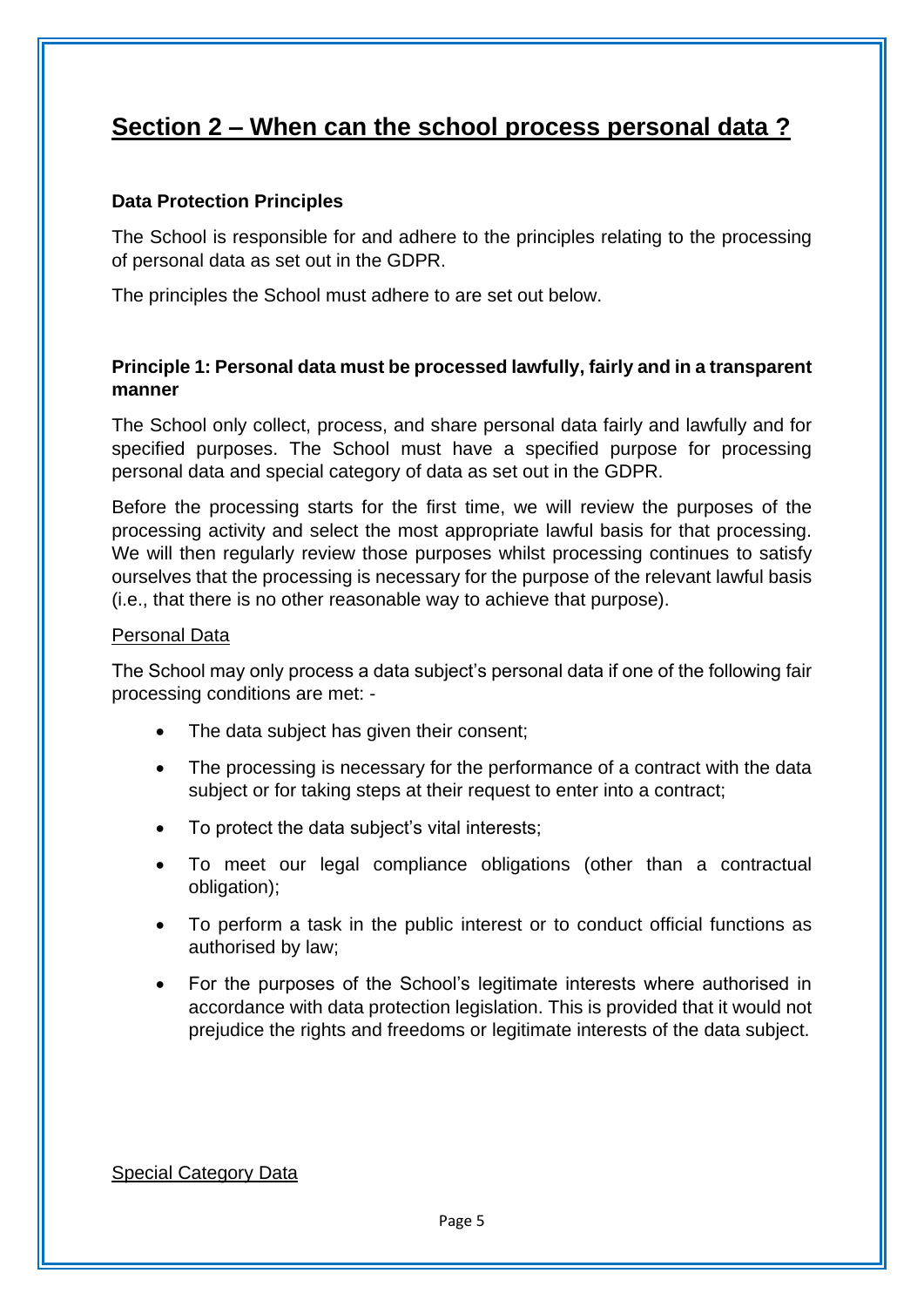The School may only process special category data if they are entitled to process personal data (using one of the fair processing conditions above) AND one of the following conditions are met: -

- The data subject has given their explicit consent;
- The processing is necessary for the purposes of exercising or performing any right or obligation which is conferred or imposed on the School in the field of employment law, social security law or social protection law. This may include, but is not limited to, dealing with sickness absence, dealing with disability, and making adjustments for the same, arranging private health care insurance and providing contractual sick pay;
- To protect the data subject's vital interests;
- To meet our legal compliance obligations (other than a contractual obligation);
- Where the data has been made public by the data subject;
- To perform a task in the substantial public interest or to conduct official functions as authorised by law;
- Where it is necessary for the purposes of preventive or occupational medicine, for the assessment of the working capacity of the employee, medical diagnosis, the provision of health or social care or treatment or the management of health or social care systems and services;
- Where it is necessary for reasons of public interest in the area of public health;
- The processing in necessary for archiving, statistical or research purposes.

The School identifies and documents the legal grounds being relied upon for each processing activity.

#### **Consent**

Where the School relies on consent as a fair condition for processing (as set out above), it will adhere to the requirements set out in the GDPR.

Consent must be freely given, specific, informed and be an unambiguous indication of the data subject's wishes by which they signify agreement to the processing of personal data relating to them. Explicit consent requires a very clear and specific statement to be relied upon (i.e., more than just mere action is required).

A data subject will have consented to processing of their personal data if they indicate agreement clearly either by a statement or positive action to the processing. Consent requires affirmative action so silence, pre-ticked boxes or inactivity will not amount to valid consent.

Data subjects must be easily able to withdraw consent to processing at any time and withdrawal must be promptly honoured.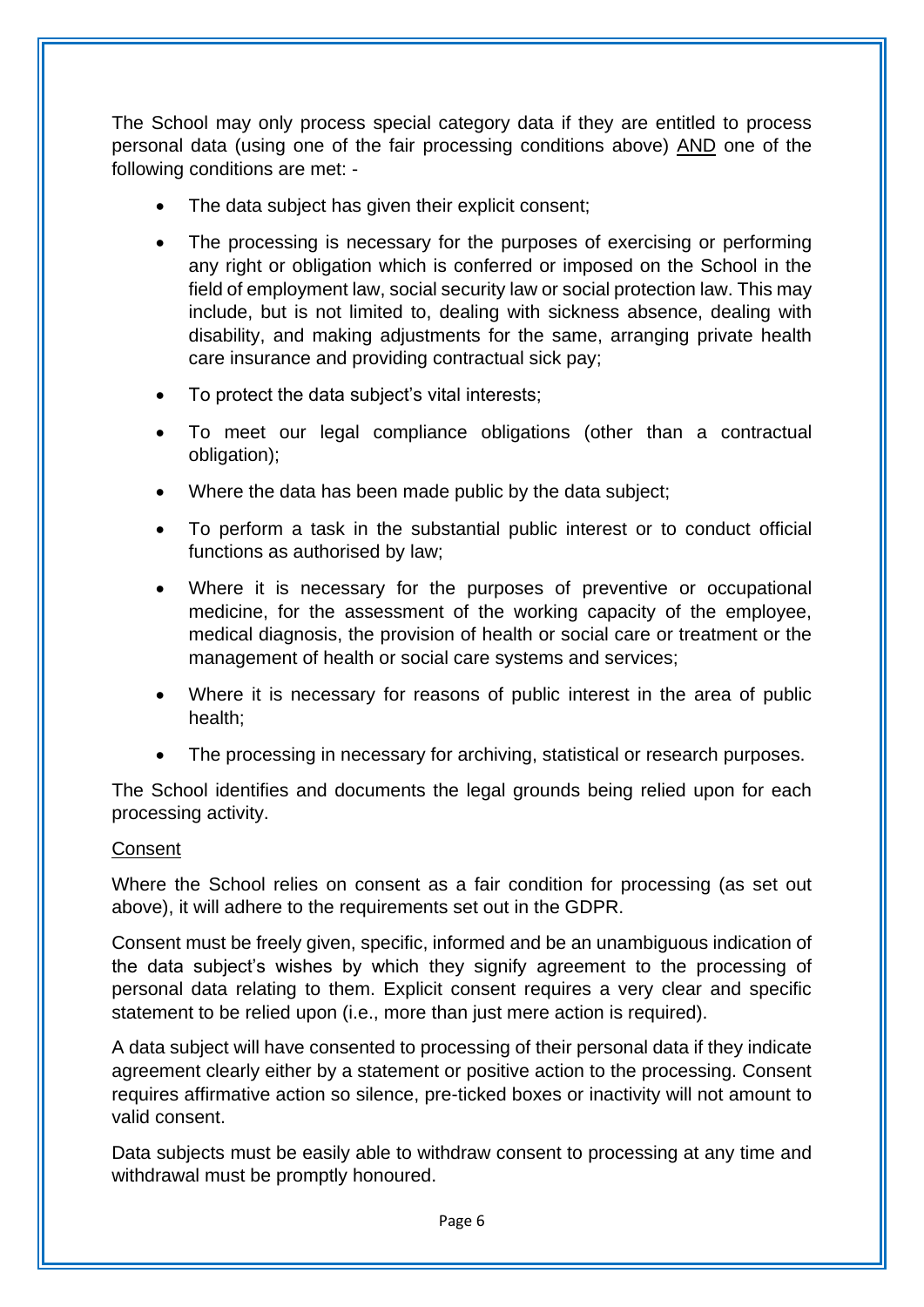If explicit consent is required, the School will normally seek another legal basis to process that data. However, if explicit consent is required the data subject will be provided with full information to provide explicit consent.

The School will keep records of consents obtained to demonstrate compliance with consent requirements under the GDPR.

#### **Principle 2: Personal data must be collected only for specified, explicit and legitimate purposes**

Personal data will not be processed in any matter that is incompatible with the legitimate purposes.

The School will not use personal data for new, different, or incompatible purposes from that disclosed when it was first obtained unless we have informed the data subject of the new purpose (and they have consented where necessary).

#### **Principle 3: Personal data must be adequate, relevant, and limited to what is necessary in relation to the purposes for which it is processed**

The School will only process personal data when our obligations and duties require us to. We will not collect excessive data and ensure any personal data collected is adequate and relevant for the intended purposes.

When personal data is no longer needed for specified purposes, the School shall delete or anonymise the data. Please refer to the School's Data Retention Policy for further quidance.

#### **Principle 4: Personal data must be accurate and, where necessary, kept up to date**

The School will endeavour to correct or delete any inaccurate data being processed by checking the accuracy of the personal data at the point of collection and at regular intervals afterwards. We will take all reasonable steps to destroy or amend inaccurate or out of date personal data.

Data subjects also have an obligation to ensure that their data is accurate, complete, up to date and relevant. Data subjects have the right to request rectification to incomplete or inaccurate data held by the School.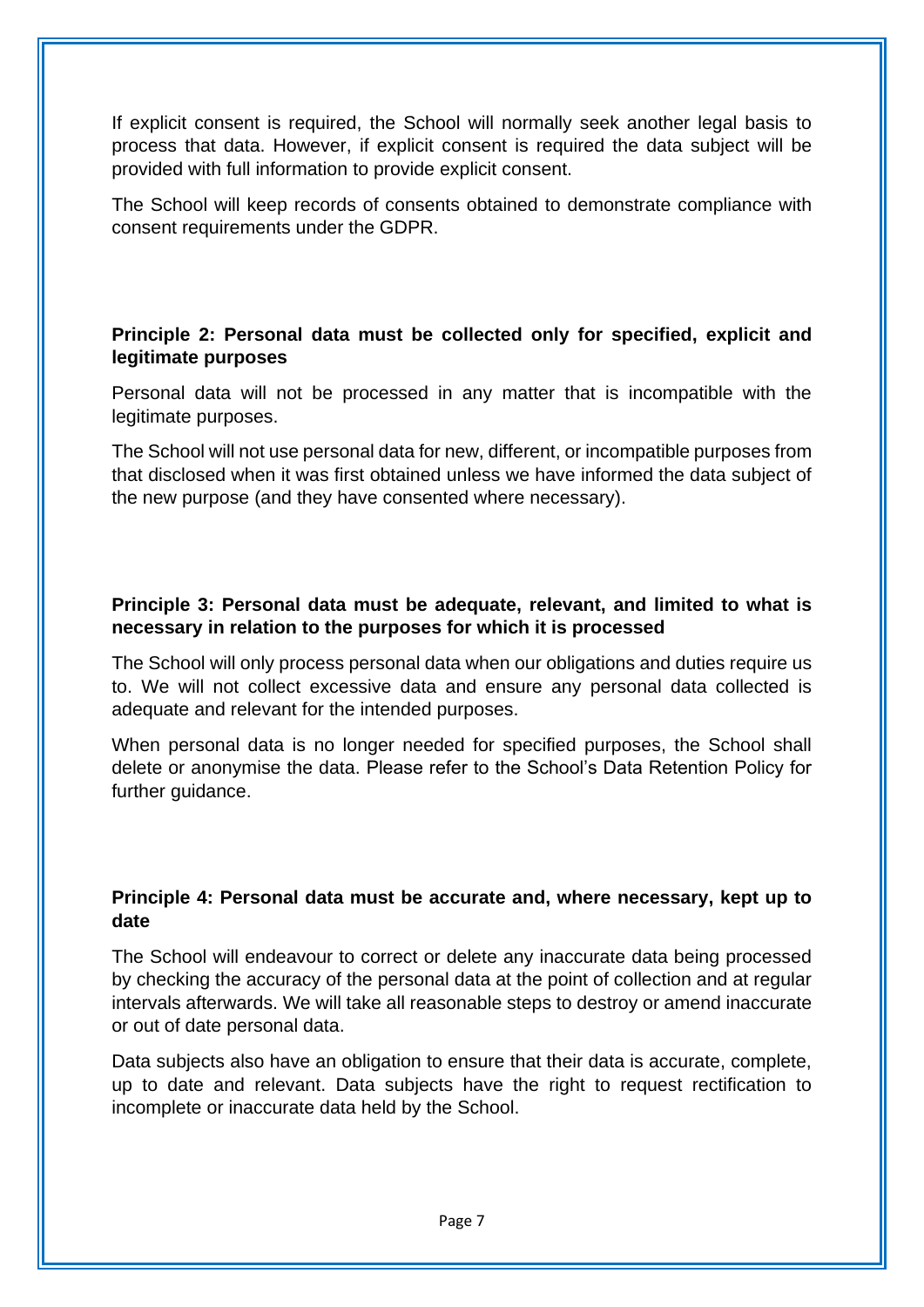#### **Principle 5: Personal data must not be kept in a form which permits identification of data subjects for longer than is necessary for the purposes for which the data is processed**

Legitimate purposes for which the data is being processed may include satisfying legal, accounting or reporting requirements. The School will ensure that they adhere to legal timeframes for retaining data.

We will take reasonable steps to destroy or erase from our systems all personal data that we no longer require. We will also ensure that data subjects are informed of the period for which data is stored and how that period is determined in our privacy notices.

Please refer to the School's Retention Policy for further details about how the School retains and removes data.

#### **Principle 6: Personal data must be processed in a manner that ensures its security using appropriate technical and organisational measures to protect against unauthorised or unlawful processing and against accidental loss, destruction or damage**

In order to assure the protection of all data being processed, the School will develop, implement and maintain reasonable safeguard and security measures. This includes using measures such as: -

- Encryption;
- Pseudonymisation (this is where the School replaces information that directly or indirectly identifies an individual with one or more artificial identifiers or pseudonyms so that the person to whom the data relates cannot be identified without the use of additional information which is meant to be kept separately and secure);
- Ensuring authorised access (i.e., that only people who have a need to know the personal data are authorised to access it);
- Adhering to confidentiality principles;
- Ensuring personal data is accurate and suitable for the process for which it is processed.

The School follow procedures and technologies to ensure security and will regularly evaluate and assess the effectiveness of those safeguards to ensure security in processing personal data.

The School will only transfer personal data to third party service providers who agree to comply with the required policies and procedures and agree to put adequate measures in place.

Full details on the School's security measures are set out in the School's Information Security Policy.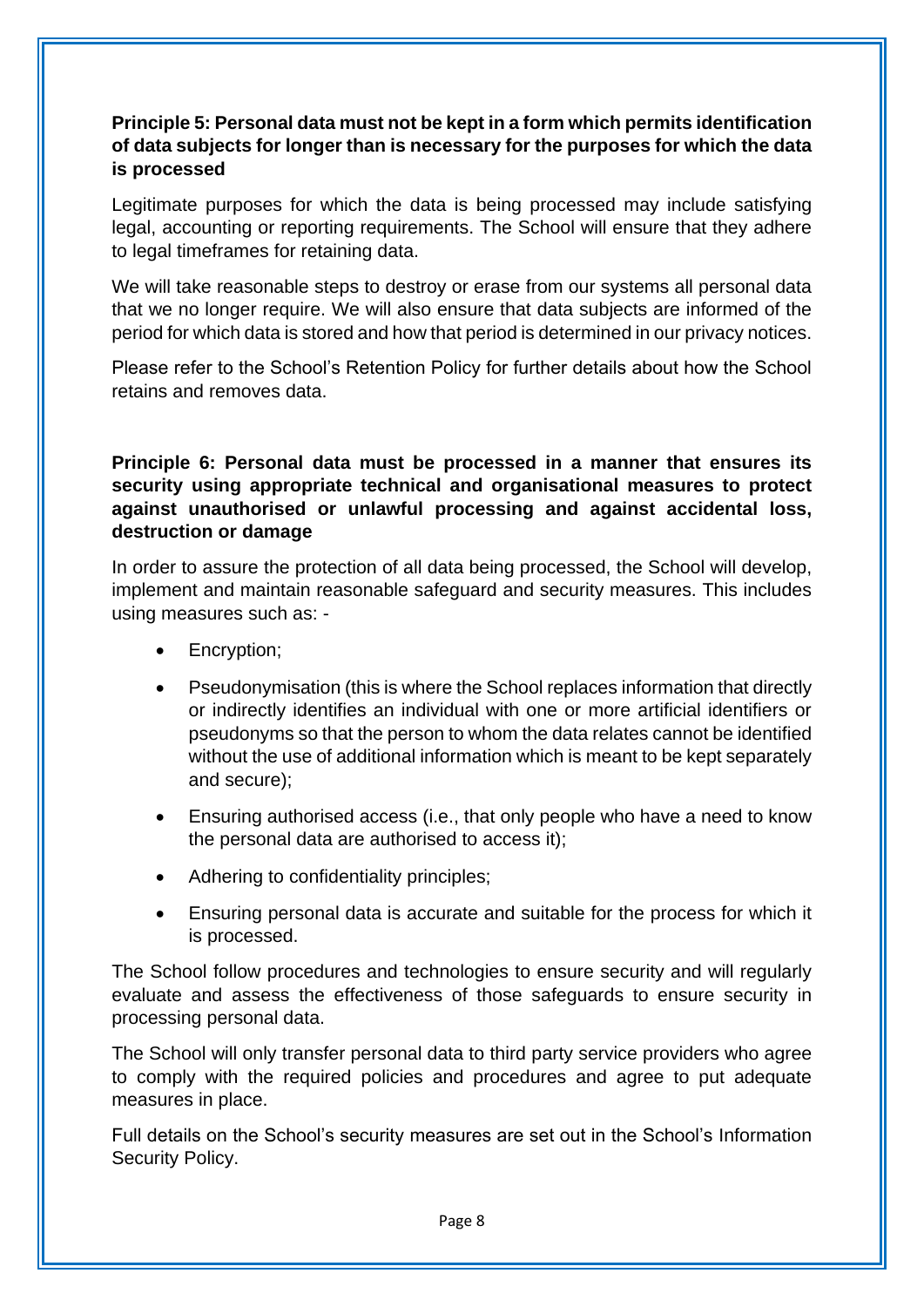#### **Sharing Personal Data**

The School will not share personal data with third parties unless certain safeguards and contractual arrangements have been put in place. These include if the third party: -

- Has a need to know the information for the purposes of providing the contracted services;
- Sharing the personal data complies with the privacy notice that has been provided to the data subject and, if required, the data subject's consent has been obtained;
- The third party has agreed to comply with the required data security standards, policies and procedures and put adequate security measures in place;
- The transfer complies with any applicable cross border transfer restrictions; and
- A fully executed written contract that contains GDPR approved third party clauses has been obtained.

There may be circumstances where the School is required either by law or in the best interests of our pupils, parents, or staff to pass information onto external authorities, for example, the local authority, Ofsted, or the department of health. These authorities are up to date with data protection law and have their own policies relating to the protection of any data that they receive or collect.

The intention to share data relating to individuals to an organisation outside of our School shall be clearly defined within written notifications and details and basis for sharing that data given.

#### **Transfer of Data Outside the European Economic Area (EEA)**

The GDPR restricts data transfers to countries outside the EEA to ensure that the level of data protection afforded to individuals by the GDPR is not undermined.

The School will not transfer data to another country outside of the EEA without appropriate safeguards being in place and in compliance with the GDPR. All staff must comply with the School's guidelines on transferring data outside of the EEA. For the avoidance of doubt, a transfer of data to another country can occur when you transmit, send, view or access that data in that particular country.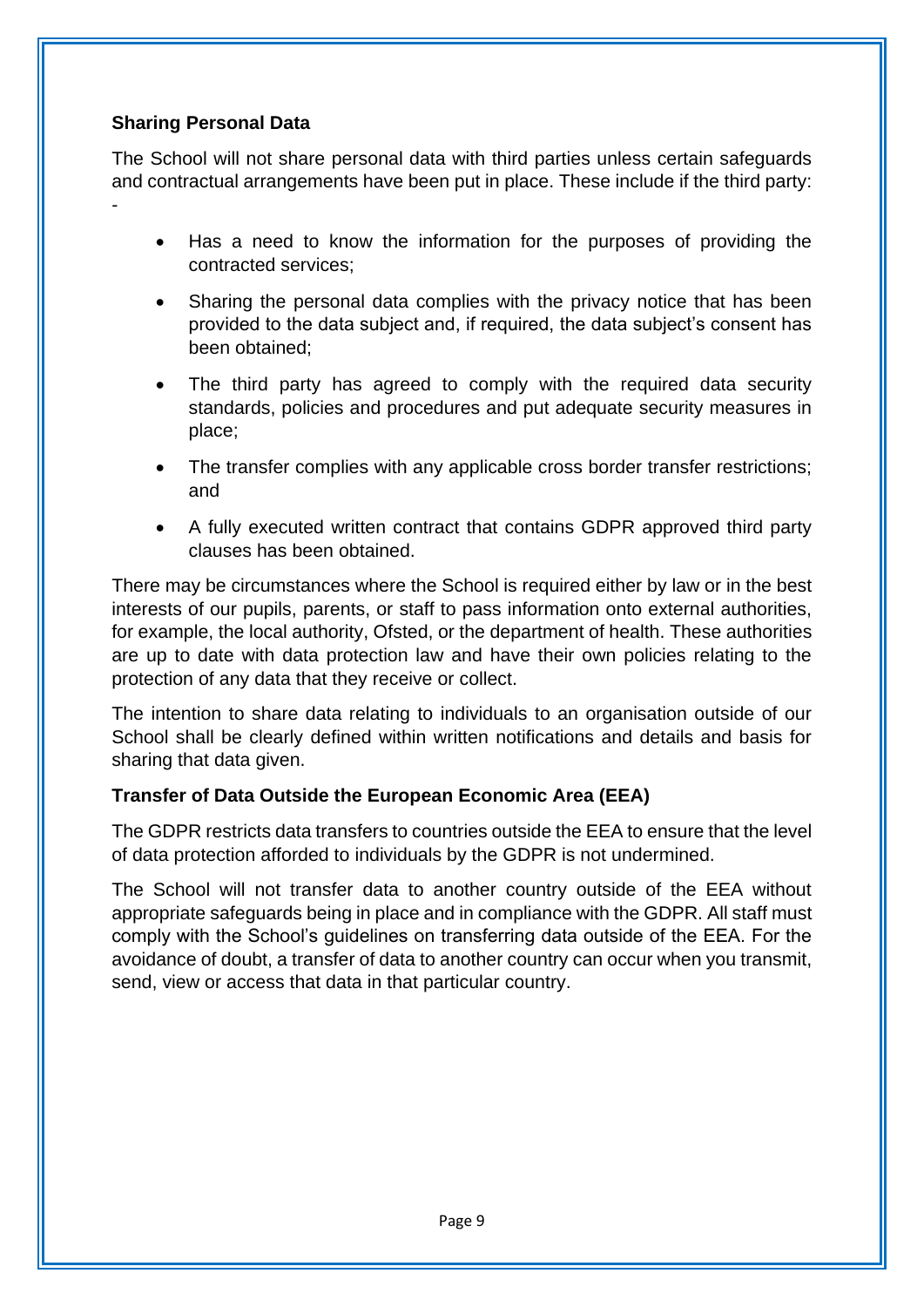## **Section 3 – Data subject's rights and requests**

Personal data must be made available to data subjects as set out within this policy and data subjects must be allowed to exercise certain rights in relation to their personal data.

The rights data subjects have in relation to how the School manage their personal data are set out below: -

- (a) (Where consent is relied upon as a condition of processing) To withdraw consent to processing at any time;
- (b) Receive certain information about the School's processing activities;
- (c) Request access to their personal data that we hold (see "Subject Access Requests" at Appendix 1);
- (d) Prevent our use of their personal data for marketing purposes;
- (e) Ask us to erase personal data if it is no longer necessary in relation to the purposes for which it was collected or processed or to rectify inaccurate data or to complete incomplete data;
- (f) Restrict processing in specific circumstances;
- (g) Challenge processing which has been justified on the basis of our legitimate interests or in the public interest;
- (h) Request a copy of an agreement under which personal data is transferred outside of the EEA;
- (i) Object to decisions based solely on automated processing;
- (j) Prevent processing that is likely to cause damage or distress to the data subject or anyone else;
- (k) Be notified of a personal data breach which is likely to result in substantial risk to their rights and freedoms;
- (l) Make a complaint to the supervisory authority; and
- (m) In limited circumstances, receive or ask for their personal data to be transferred to a third party in a structured, commonly used and machinereadable format.

If any request is made to exercise the rights above, it is a requirement for the relevant staff member within the School to verify the identity of the individual making the request.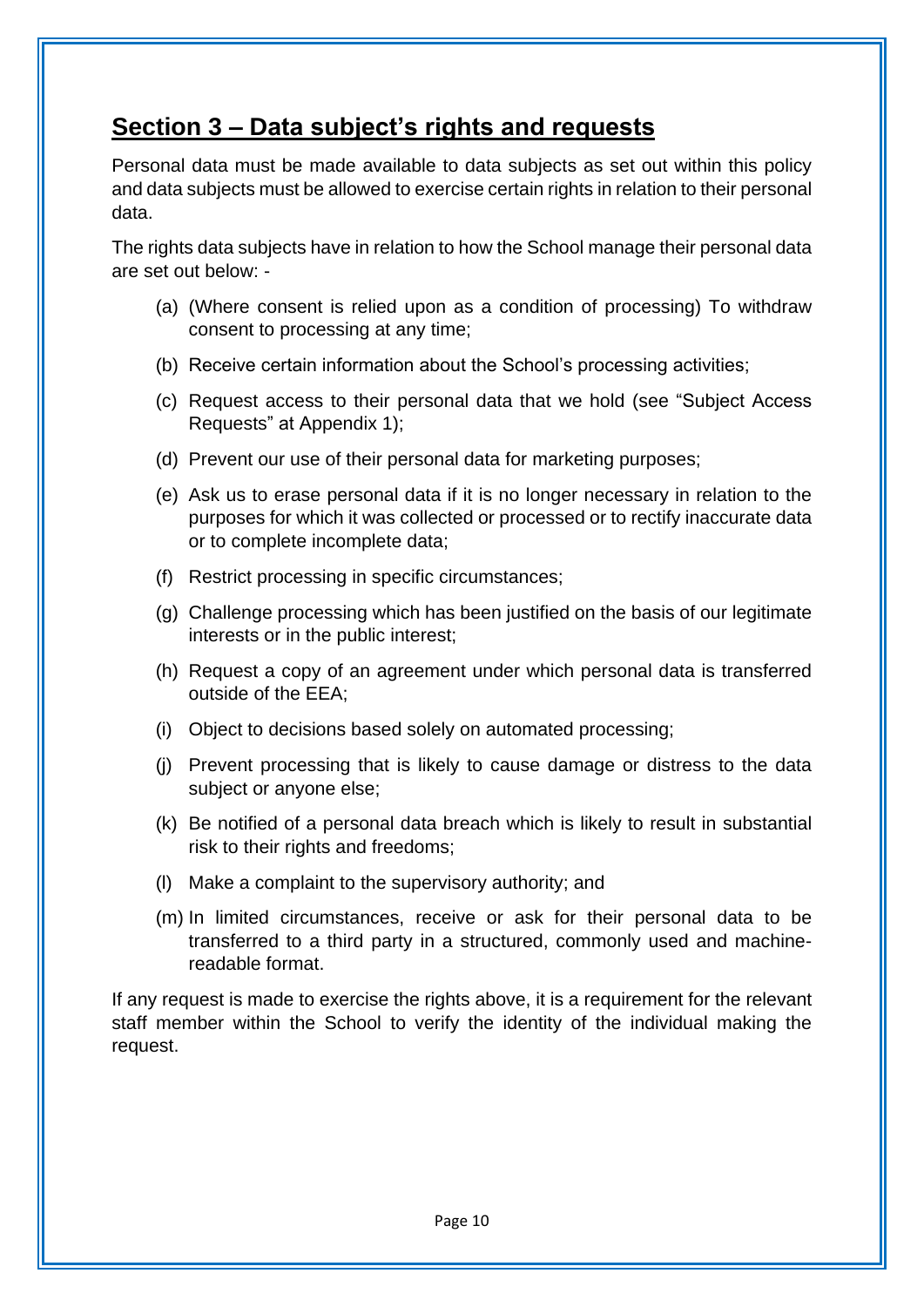#### **Direct Marketing**

The School is subject to certain rules and privacy laws when marketing. For example, a data subject's prior consent will be required for electronic direct marketing (for example, by email, text, or automated calls).

The School will explicitly offer individuals the opportunity to object to direct marketing and will do so in an intelligible format which is clear for the individual to understand. The School will promptly respond to any individual objection to direct marketing.

#### **Employee Obligations**

Employees may have access to the personal data of other members of staff, suppliers, parents or pupils of the School in the course of their employment or engagement. If so, the School expects those employees to help meet the School's data protection obligations to those individuals. Specifically, you must: -

- Only access the personal data that you have authority to access, and only for authorised purposes;
- Only allow others to access personal data if they have appropriate authorisation;
- Keep personal data secure (for example by complying with rules on access to school premises, computer access, password protection and secure file storage and destruction. Please refer to the School's Security Policy for further details about our security processes;
- Not to remove personal data or devices containing personal data from the School premises unless appropriate security measures are in place (such as pseudonymisation, encryption, password protection) to secure the information;
- Not to store personal information on local drives.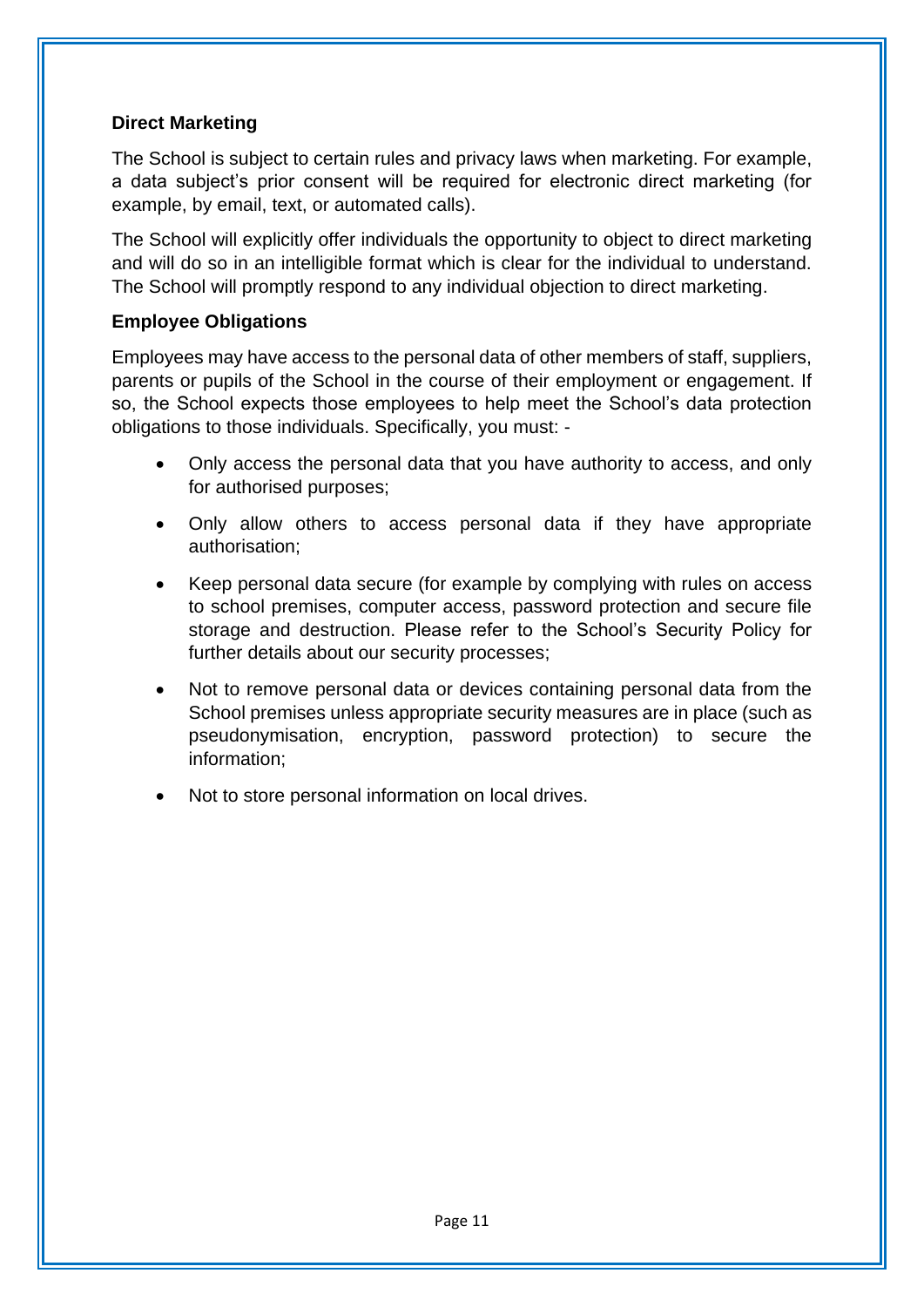### **Section 4 – Accountability**

The School will ensure compliance with data protection principles by implementing appropriate technical and organisational measures. We are responsible for and demonstrate accountability with the GDPR principles.

The School have taken the following steps to ensure and document GDPR compliance: -

#### **Data Protection Officer (DPO)**

Please find below details of the School's Data Protection Officer: -

Data Protection Officer: Judicium Consulting Limited Address: 72 Cannon Street, London, EC4N 6AE Email: [dataservices@judicium.com](mailto:dataservices@judicium.com) Web: www.judiciumeducation.co.uk Telephone: 0203 326 9174 Lead Contact: Craig Stilwell The DPO is responsible for overseeing this data protection policy and developing datarelated policies and guidelines.

Please contact the DPO with any questions about the operation of this Data Protection Policy or the GDPR or if you have any concerns that this policy is not being or has not been followed. In particular, you must always contact the DPO in the following circumstances: -

- (a) If you are unsure of the lawful basis being relied on by the School to process personal data;
- (b) If you need to rely on consent as a fair reason for processing (please see below the section on consent for further detail);
- (c) If you need to draft privacy notices or fair processing notices;
- (d) If you are unsure about the retention periods for the personal data being processed but would refer you to the School's data retention policy in the first instance;
- (e) If you are unsure about what security measures need to be put in place to protect personal data;
- (f) If there has been a personal data breach;
- (g) If you are unsure on what basis to transfer personal data outside the EEA;
- (h) If you need any assistance dealing with any rights invoked by a data subject;
- (i) Whenever you are engaging in a significant new (or a change in) processing activity which is likely to require a data protection impact assessment or if you plan to use personal data for purposes other than what it was collected for;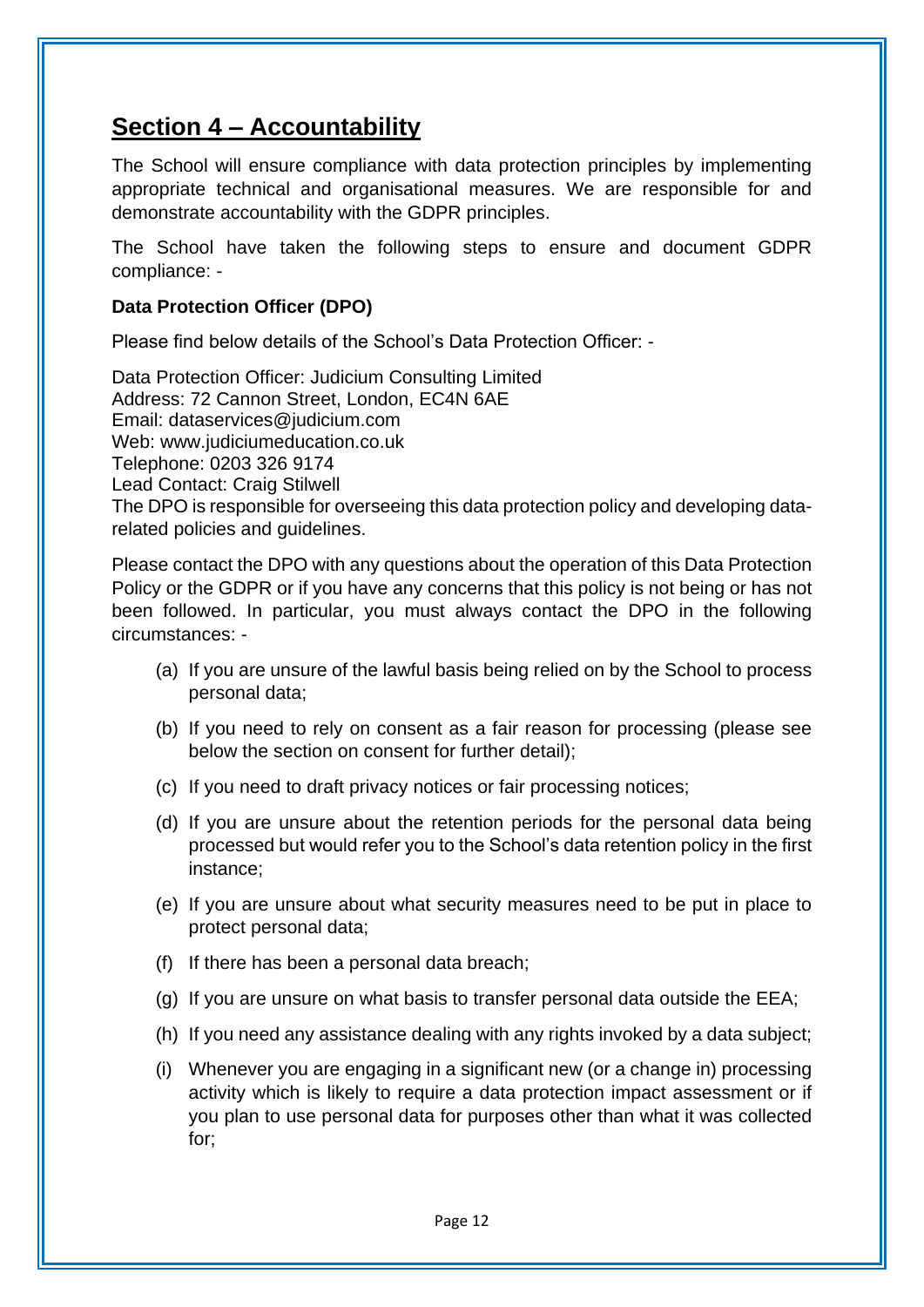- (j) If you plan to undertake any activities involving automated processing or automated decision making;
- (k) If you need help complying with applicable law when conducting direct marketing activities;
- (l) If you need help with any contracts or other areas in relation to sharing personal data with third parties.

#### **Personal Data Breaches**

The GDPR requires the School to notify any applicable personal data breach to the Information Commissioner's Office (ICO).

We have put in place procedures to deal with any suspected personal data breach and will notify data subjects or any applicable regulator where we are legally required to do so.

If you know or suspect that a personal data breach has occurred, do not attempt to investigate the matter yourself. Immediately contact a person designated as a key point of contact for personal data breaches, who is C. Felton or C. Harper or our DPO.

#### **Transparency and Privacy Notices**

The School will provide detailed, specific information to data subjects. This information will be provided through the School's privacy notices which are concise, transparent, intelligible, easily accessible and in clear and plain language so that a data subject can easily understand them. Privacy notices sets out information for data subjects about how the School use their data and the School's privacy notices are tailored to suit the data subject.

Whenever we collect personal data directly from data subjects, including for human resources or employment purposes, we will provide the data subject with all the information required by the GDPR including the identity of the data protection officer, the School's contact details, how and why we will use, process, disclose, protect and retain personal data. This will be provided in our privacy notice.

When personal data is collected indirectly (for example from a third party or publicly available source), we will provide the data subject with the above information as soon as possible after receiving the data. The School will also confirm whether that third party has collected and processed data in accordance with the GDPR.

Notifications shall be in accordance with ICO guidance and, where relevant, be written in a form understandable by those defined as "children" under the GDPR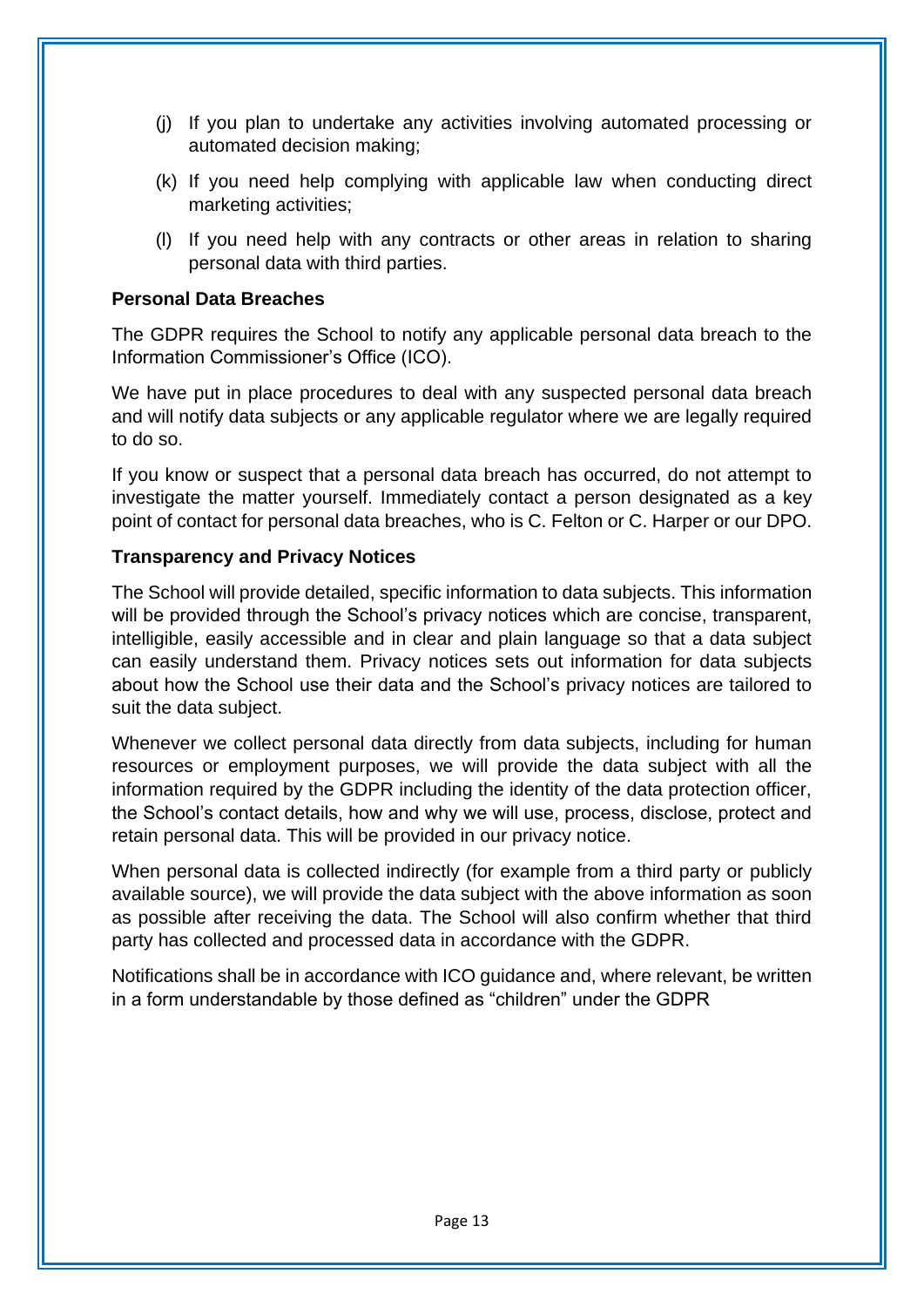#### **Privacy By Design**

The School adopts a privacy by design approach to data protection to ensure that we adhere to data compliance and to implement technical and organisational measures in an effective manner.

Privacy by design is an approach that promotes privacy and data protection compliance from the start. To help us achieve this, the School considers the nature and purposes of the processing, any cost of implementation and any risks to rights and freedoms of data subjects when implementing data processes.

#### **Data Protection Impact Assessments (DPIAs)**

In order to achieve a privacy by design approach, the School conduct DPIAs for any modern technologies or programmes being used by the School which could affect the processing of personal data. In any event the School conducts DPIAs when required by the GDPR in the following circumstances: -

- For the use of modern technologies (programs, systems, or processes) or changing technologies;
- For the use of automated processing;
- For large scale processing of special category data;
- For large scale, systematic monitoring of a publicly accessible area (through the use of CCTV).

Our DPIAs contain: -

- A description of the processing, its purposes and any legitimate interests used;
- An assessment of the necessity and proportionality of the processing in relation to its purpose;
- An assessment of the risk to individuals; and
- The risk mitigation measures in place and demonstration of compliance.

#### **Record Keeping**

The School is required to keep full and accurate records of our data processing activities. These records include: -

- The name and contact details of the School:
- The name and contact details of the Data Protection Officer;
- Descriptions of the types of personal data used;
- Description of the data subjects;
- Details of the School's processing activities and purposes;
- Details of any third-party recipients of the personal data;
- Where personal data is stored;
- Retention periods; and
- Security measures in place.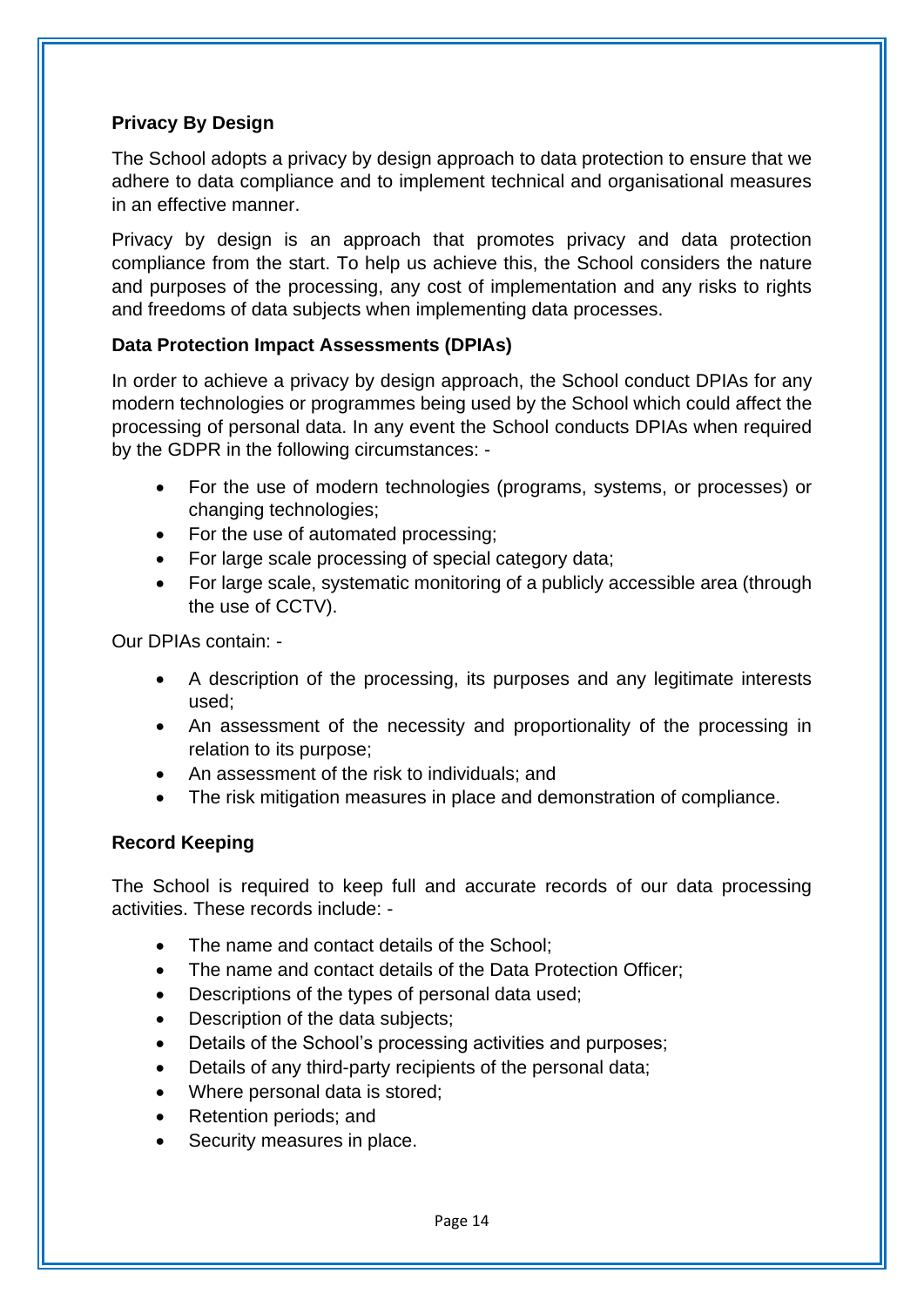#### **Training**

The School will ensure all relevant personnel have undergone adequate training to enable them to comply with data privacy laws.

#### **Audit**

The School through its data protection officer evaluates our data systems and processes to assess compliance. These are done through data audits which take place regularly to review use of personal data.

#### **Related Policies**

Data Breach Policy Information Security Policy Data Retention Policy

These policies are also designed to protect personal data and can be provided on request.

#### **Monitoring**

We will monitor the effectiveness of this and all of our policies and procedures and conduct a full review and update as appropriate.

Our monitoring and review will include looking at how our policies and procedures are working in practice to reduce the risks posed to the School.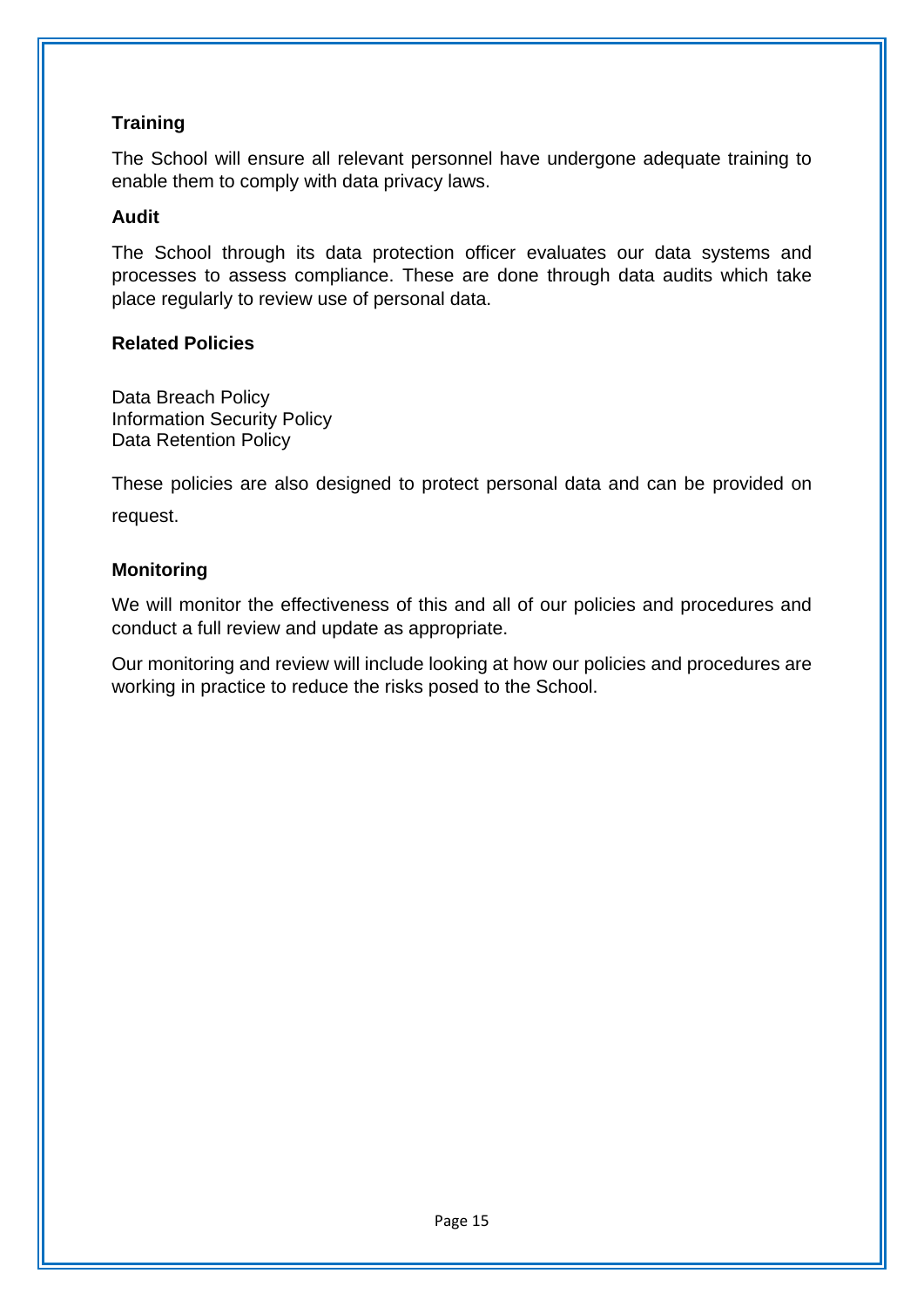# **Section 5 – Examples of some of the data that we process and why**

Bow Street School process personal data in relation to students and parents/carers for the following purposes:

#### **Administration**

- Student and parent/carer details are collected upon admission of a student to this school. Such registration details are required to establish a student register, and for the daily operations and efficient running of the school. Student records may also include photographs.
- The student details will incorporate the details of their parents/carers to be contacted as necessary and to maintain a sound relationship with them, by involving them in the educational development of their child attending this school. Parents/carers may also participate in school activities in the interest of their children. It is the responsibility of parents/carers to provide the school with any amendments or changes to the registration details of our students to keep such information up to date.

#### **Academic progress monitoring**

• Bow Street School are committed to providing the best education possible to its students which involves developing high quality school records. Performance data, including examination and/or assessment results are compiled and associated with student records, to monitor their progress during their time at the school.

#### **Historic records**

• Student records processed for the above-mentioned purposes (administration and academic school functions) may be archived and kept for historic and record purposes.

#### **Student welfare**

• The school may process records related to the emotional health and wellbeing of the student concerned. Such information may include court orders regarding custody of minors, information compiled by child protection services including guidance and counselling, as well as any other information obtained from the student or parent/carer, the police, and other support agencies. Such welfare data is processed in the best interest of the student concerned to provide them with the best possible protection and assistance, to improve their health and wellbeing.

#### **Health**

• Paramedics may conduct medical examinations, in the case of an emergency, psychologists and the school nurse in conjunction with the parent/carer. Other health related information may also be provided by the parent/carer themselves as a preventative measure.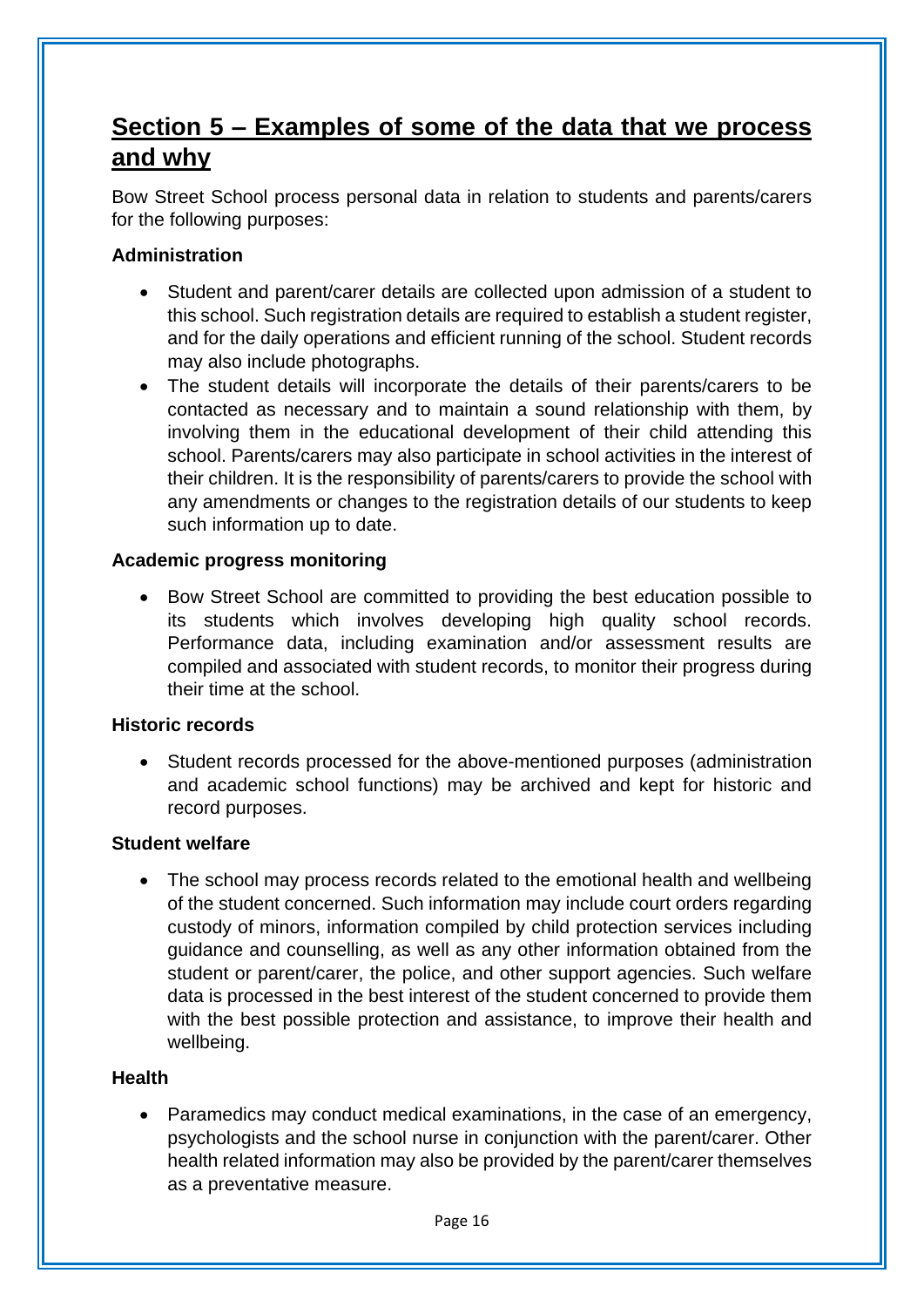#### **Data gathering**

- All personal data relating to staff, pupils, or other people with whom Bow Street School Education have contact, whether held on computer or in paper files, are covered by the Act.
- Only relevant personal data may be collected and the person from whom it is collected should be informed of the data's intended use and any possible disclosures of the information that may be made.

#### **Data storage**

- Personal data held in paper form will be stored in secure cabinets. Personal data should be locked away at the end of each day and should not be left visible on desks, notice boards etc.
- Manual data will be stored where it is not accessible by anyone who does not have a legitimate reason to view or process that data.
- Electronic data will be protected by password and security system systems operated by Bow Street School
- Child protection records are kept in a locked cabinet and access is restricted to the DSL and Deputy DSL.
- Computer workstations in administrative areas will be positioned so that they are not visible to casual observers waiting in the office or at reception.
- Particular attention will be paid to the need for security of sensitive personal data.
- Personal data must not be stored or transported on removable or recordable media.

Unauthorised disclosure of data will usually be a disciplinary matter and may be considered gross misconduct.

#### **Data checking**

- Bow Street School will issue regular reminders to staff and parents to ensure that personal data held is up-to-date and accurate.
- Any errors discovered would be rectified and, if the incorrect information has been disclosed to a third party, any recipients informed of the corrected data.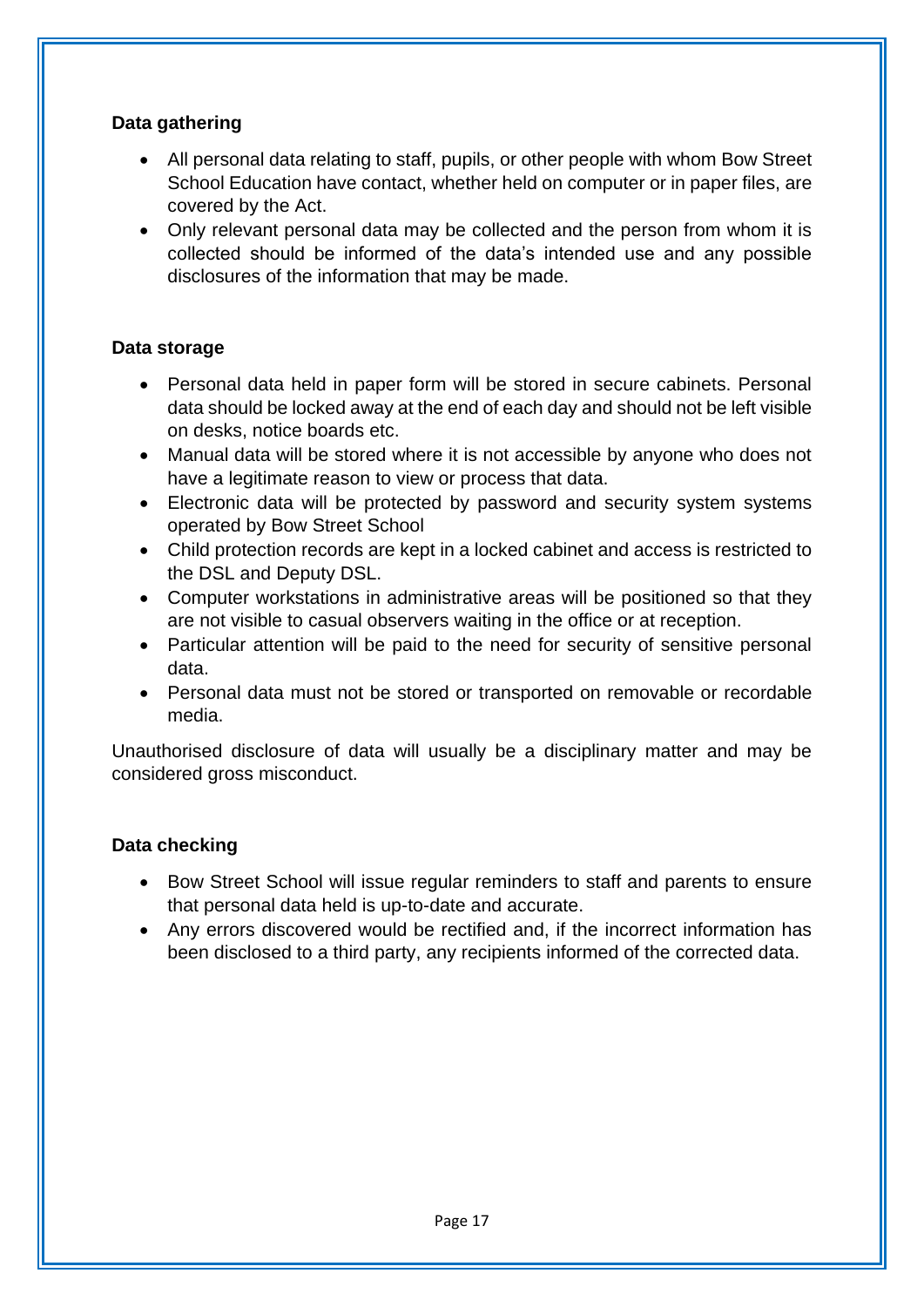#### **Data disclosures**

Personal data will only be disclosed to organisations or individuals for whom consent has been given to receive the data, or organisations that have a legal right to receive the data without consent being given.

When requests to disclose personal data are received by telephone it is the responsibility of Bow Street School to ensure the caller is entitled to receive the data and that they are who they say they are. It is advisable to call them back, preferably via a switchboard, to ensure the possibility of fraud is minimised.

If a personal request is made for personal data to be disclosed, it is again the responsibility of the school to ensure the caller is entitled to receive the data and that they are who they say they are. If the person is not known personally, proof of identity should be requested.

Requests from parents or children for printed lists of names of children in particular groups, should be politely refused as permission would be needed from all the data subjects contained in the list.

Personal data will not be used in websites or other media without the consent of the data subject/parents/carers of the data subject.

Routine consent issues will be incorporated into the school's routine data gathering, to avoid the need for frequent, similar requests for consent being made by the school.

Personal data will only be disclosed to Police Officers of they are able to supply a WA170 form which notifies of a specific, legitimate need to have access to specific personal data.

A record should be kept of any personal data disclosed so that the recipient can be informed of the data is later found to be inaccurate.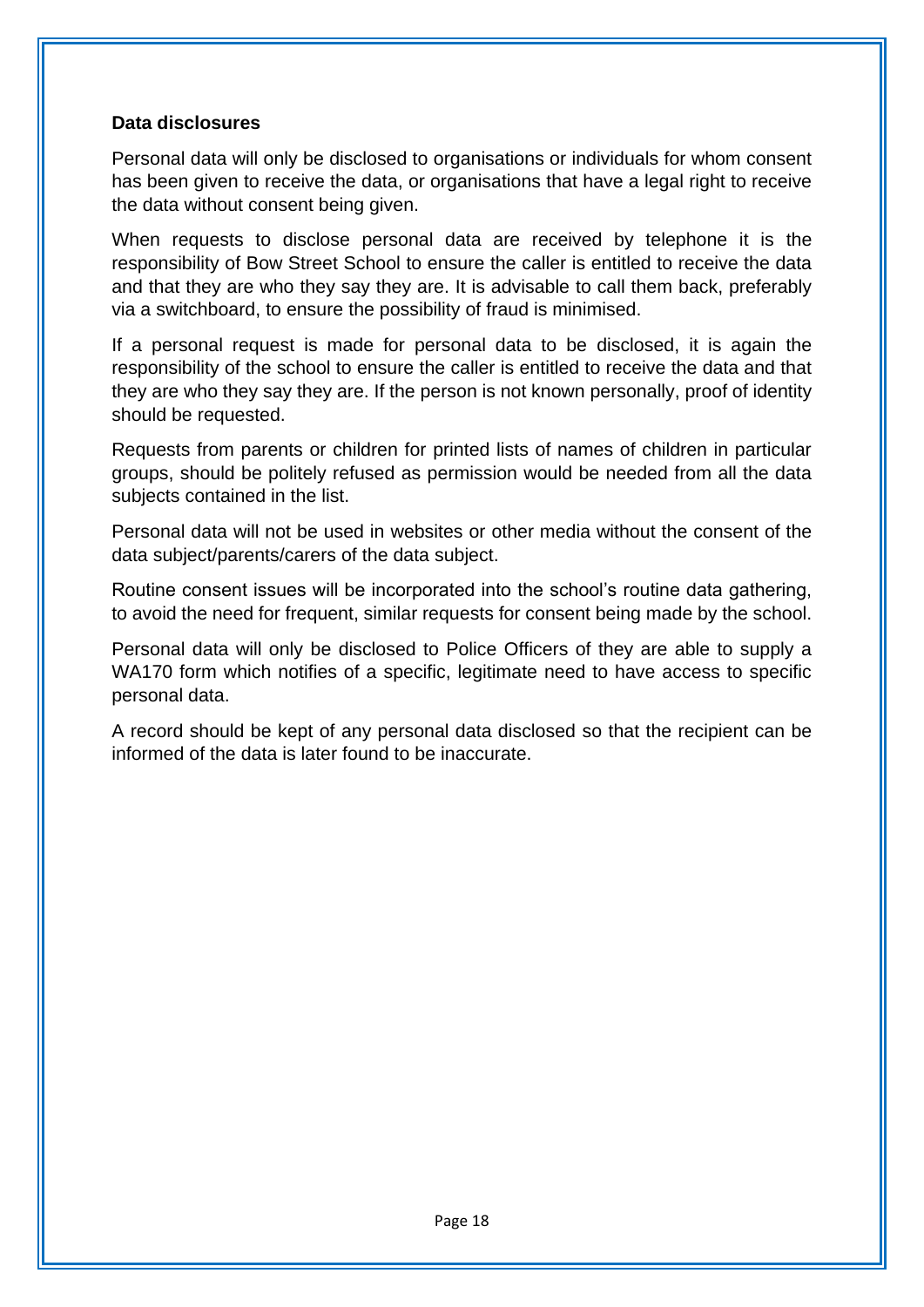# **Appendix 1 – Subject Access Requests**

Under Data Protection Law, Data Subjects have a general right to find out whether the School hold or process personal data about them, to access that data, and to be given supplementary information. This is known as the right of access, or the right to make a data subject access request (SAR). The purpose of the right is to enable the individual to be aware of, and verify, the lawfulness of the processing of personal data that the School is undertaking.

A Data Subject has the right to be informed by the School of the following: -

(a) Confirmation that their data is being processed;

- (b) Access to their personal data;
- (c) A description of the information that is being processed;
- (d) The purpose for which the information is being processed;
- (e) The recipients/class of recipients to whom that information is or may be disclosed;
- (f) Details of the School's sources of information obtained;
- (g) In relation to any Personal Data processed for the purposes of evaluating matters in relation to the Data Subject that has constituted or is likely to constitute the sole basis for any decision significantly affecting him or her, to be informed of the logic of the Data Controller's decision making. Such data may include, but is not limited to, performance at work, creditworthiness, reliability, and conduct; and
- (h) Other supplementary information.

#### **How to recognise a subject access request**

A data subject access request is a request from an individual (or from someone acting with the authority of an individual, e.g., a solicitor or a parent making a request in relation to information relating to their child):

- for confirmation as to whether the School process personal data about him or her and, if so
- for access to that personal data
- and/or certain other supplementary information

A valid SAR can be both in writing (by letter, email, WhatsApp text) or verbally (e.g., during a telephone conversation). The request may refer to the GDPR and/or to 'data protection' and/or to 'personal data' but does not need to do so to be a valid request. For example, a letter which states 'please provide me with a copy of information that the School hold about me' will be a data subject access request and should be treated as such.

A data subject is generally only entitled to access their own personal data, and not information relating to other people.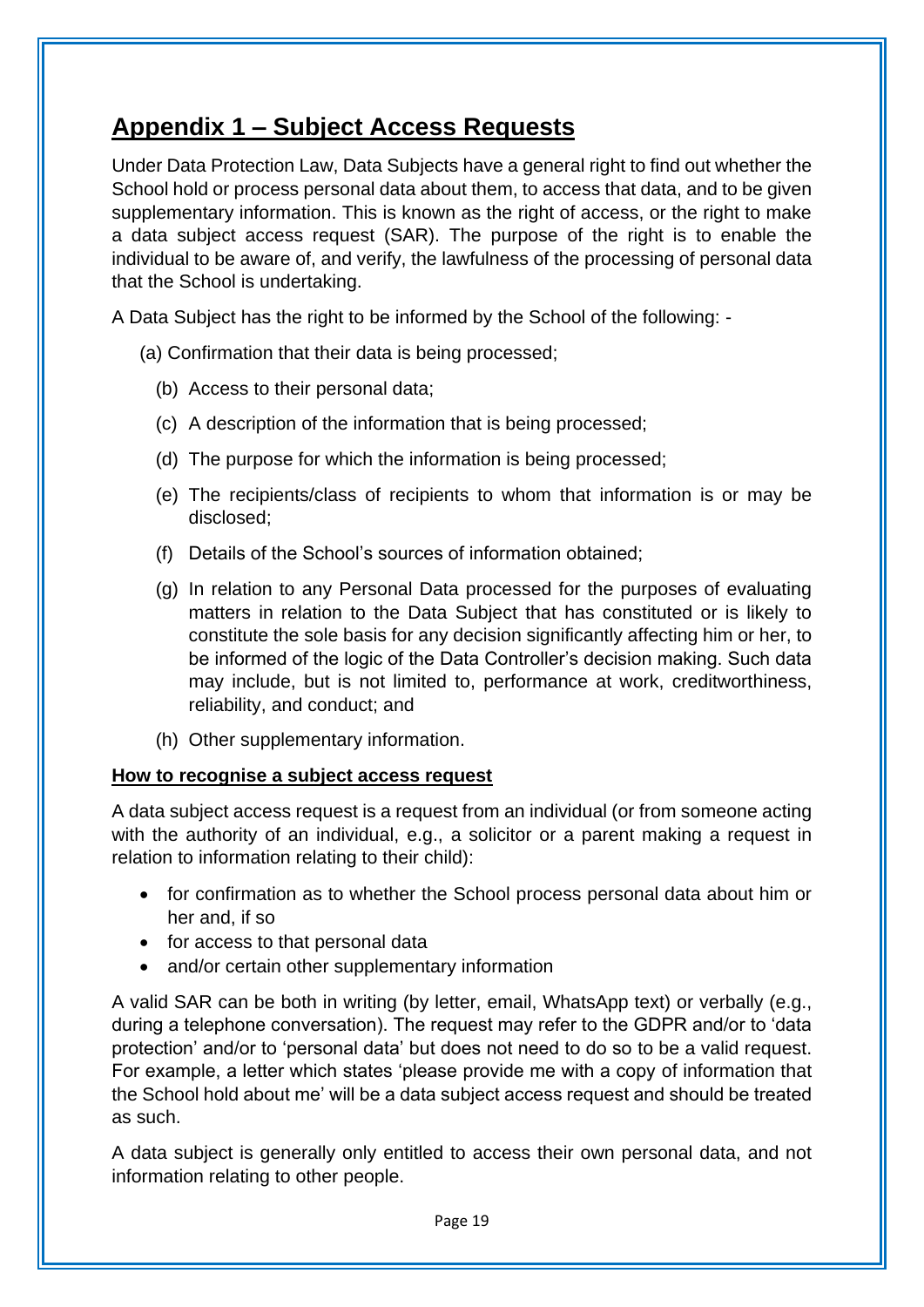#### **How to make a data subject access request**

Whilst there is no requirement to do so, we encourage any individuals who wish to make such a request to make the request in writing, detailing exactly the personal data being requested. This allows the School to easily recognise that you wish to make a data subject access request and the nature of your request. If the request is unclear/ vague we may be required to clarify the scope of the request which may in turn delay the start of the time period for dealing with the request.

#### **What to do when you receive a data subject access request**

All data subject access requests should be immediately directed to C. Felton or C. Harper who should contact Judicium as DPO to assist with the request and what is required.

#### **Acknowledging the request**

When receiving a SAR, the School shall acknowledge the request as soon as possible and inform the requester about the statutory deadline (of one calendar month) to respond to the request.

In addition to acknowledging the request, the School may ask for:

- proof of ID (if needed);
- further clarification about the requested information;
- if it is not clear where the information shall be sent, the School must clarify what address/email address to use when sending the requested information; and/or
- consent (if requesting third party data).

The School should work with their DPO to create the acknowledgment.

#### **Verifying the identity of a requester or requesting clarification of the request**

Before responding to a SAR, the School will take reasonable steps to verify the identity of the person making the request. In the case of current employees, this will usually be straightforward. The School is entitled to request additional information from a requester to verify whether the requester is in fact who they say they are. Where the School has reasonable doubts as to the identity of the individual making the request, evidence of identity may be established by production of a passport, driving license, a recent utility bill with current address, birth/marriage certificate, credit card or a mortgage statement.

If an individual is requesting a large amount of data the School may ask the requester for more information for the purpose of clarifying the request, but the requester shall never be asked why the request has been made. The School shall let the requestor know as soon as possible where more information is needed before responding to the request.

In both cases, the period of responding begins when the additional information has been received. If the School do not receive this information, they will be unable to comply with the request.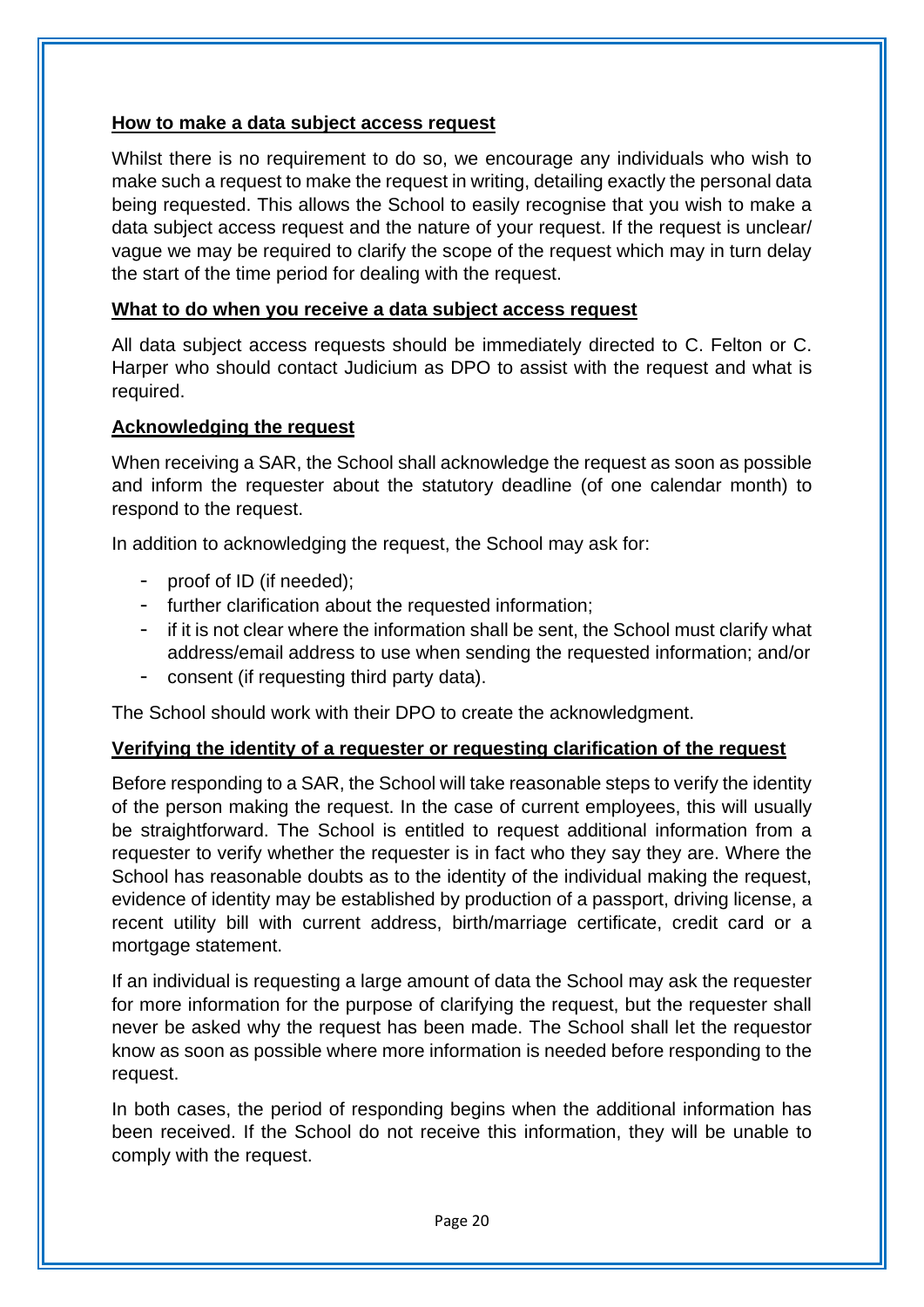#### **Requests made by third parties or on behalf of children**

The school need to be satisfied that the third party making the request is entitled to act on behalf of the individual, but it is the third party's responsibility to provide evidence of this entitlement. This might be a written authority to make the request, or it might be a more general power of attorney. The School may also require proof of identity in certain circumstances.

When requests are made on behalf of children, it is important to note that even if a child is too young to understand the implications of subject access rights, it is still the right of the child, rather than of anyone else such as a parent or guardian, to have access to the child's personal data. Before responding to a SAR for information held about a child, the School should consider whether the child is mature enough to understand their rights. If the school is confident that the child can understand their rights, then the School should usually respond directly to the child or seek their consent before releasing their information.

It shall be assessed if the child is able to understand (in broad terms) what it means to make a subject access request and how to interpret the information they receive as a result of doing so. When considering borderline cases, it should be taken into account, among other things:

- the child's level of maturity and their ability to make decisions like this;
- the nature of the personal data;
- any court orders relating to parental access or responsibility that may apply;
- any duty of confidence owed to the child or young person;
- any consequences of allowing those with parental responsibility access to the child's or young person's information. This is particularly important if there have been allegations of abuse or ill treatment;
- any detriment to the child or young person if individuals with parental responsibility cannot access this information; and
- any views the child or young person has on whether their parents should have access to information about them.

Generally, a person aged 12 years or over is presumed to be of sufficient age and maturity to be able to exercise their right of access, unless the contrary is shown. In relation to a child 12 years of age or older, then provided that the School is confident that they understand their rights, and there is no reason to believe that the child does not have the capacity to make a request on their own behalf, the School will require the written authorisation of the child before responding to the requester, or provide the personal data directly to the child.

The School may also refuse to provide information to parents if there are consequences of allowing access to the child's information – for example if it is likely to cause detriment to the child.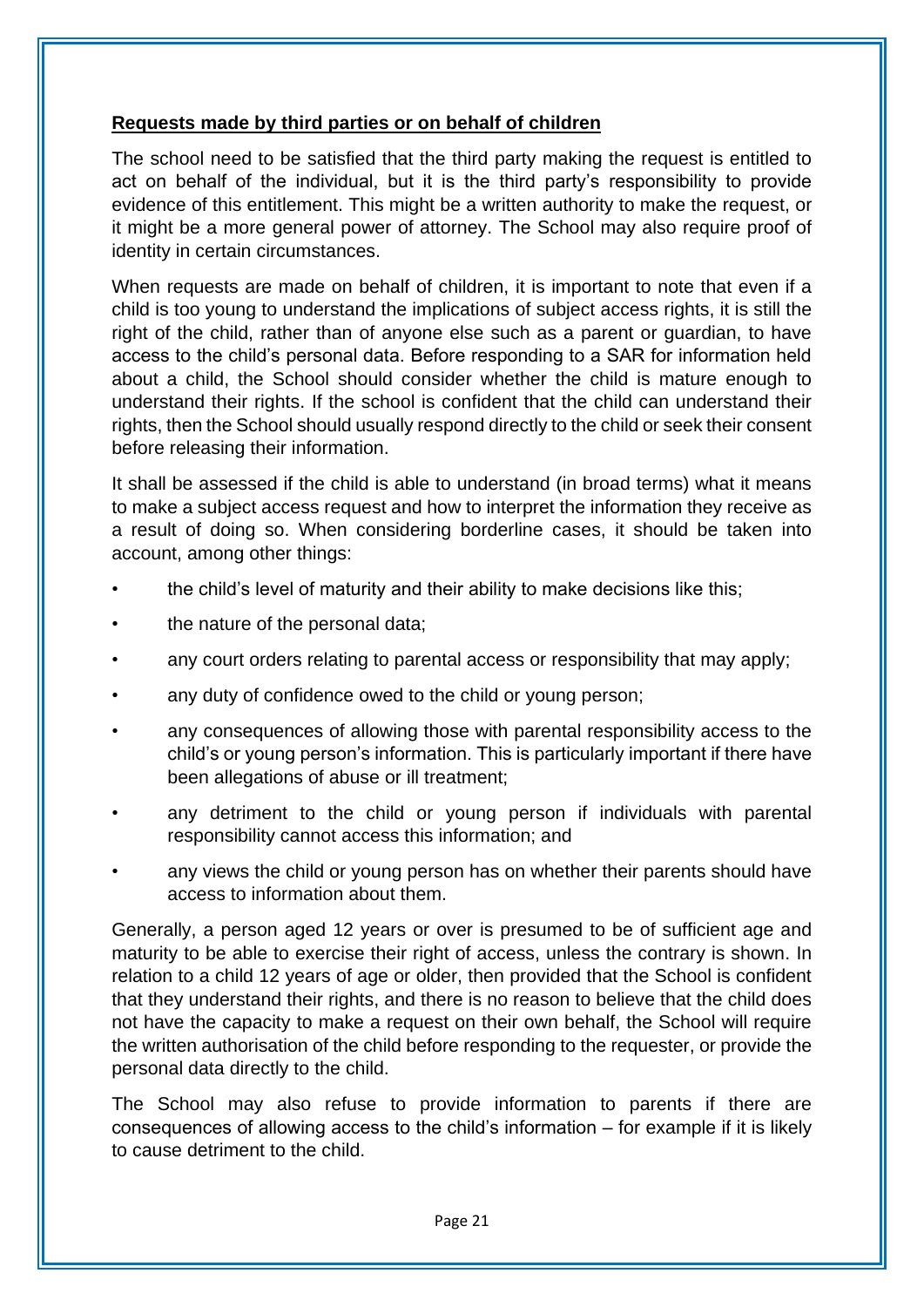#### **Fee for responding to a SAR**

The School will usually deal with a SAR free of charge. Where a request is considered to be manifestly unfounded or excessive a fee to cover administrative costs may be requested.

#### **Time Period for Responding to a SAR**

The School has one calendar month to respond to a SAR. This will run from the day that the request was received or from the day when any additional identification or other information requested is received, or payment of any required fee has been received.

The period for response may be extended by a further two calendar months in relation to complex requests. What constitutes a complex request will depend on the nature of the request. The DPO must always be consulted in determining whether a request is sufficiently complex as to extend the response period.

Where a request is sufficiently complex as to require an extension of the period for response, the School will need to notify the requester within one calendar month of receiving the request, together with reasons as to why this extension is considered necessary.

#### **School closure periods**

Requests received during or just before school closure periods may not be able to be responded to within the one calendar month response period. This is because the School will be closed. As a result, it is unlikely that your request will be able to be dealt with during this time. We may not be able to acknowledge your request during this time (i.e., until a time when we receive the request), however, if we can acknowledge the request, we may still not be able to deal with it until the School re-opens. The School will endeavour to comply with requests as soon as possible and will keep in communication with you as far as possible. If your request is urgent, please provide your request during term times and not during/close to closure periods.

#### **Information to be provided in response to a request**

The individual is entitled to receive access to the personal data we process about him or her.

The information should be provided in a way that is concise, transparent, easy to understand and easy to access using clear and plain language, with any technical terms, abbreviations or codes explained. The response shall be given in writing if the SAR was made in writing in a commonly used electronic format.

The information that the School is required to supply in response to a SAR must be supplied by reference to the data in question at the time the request was received. However, as the School have one month in which to respond the School is allowed to consider any amendment or deletion made to the personal data between the time the request is received and the time the personal data is supplied if such amendment or deletion would have been made regardless of the receipt of the SAR.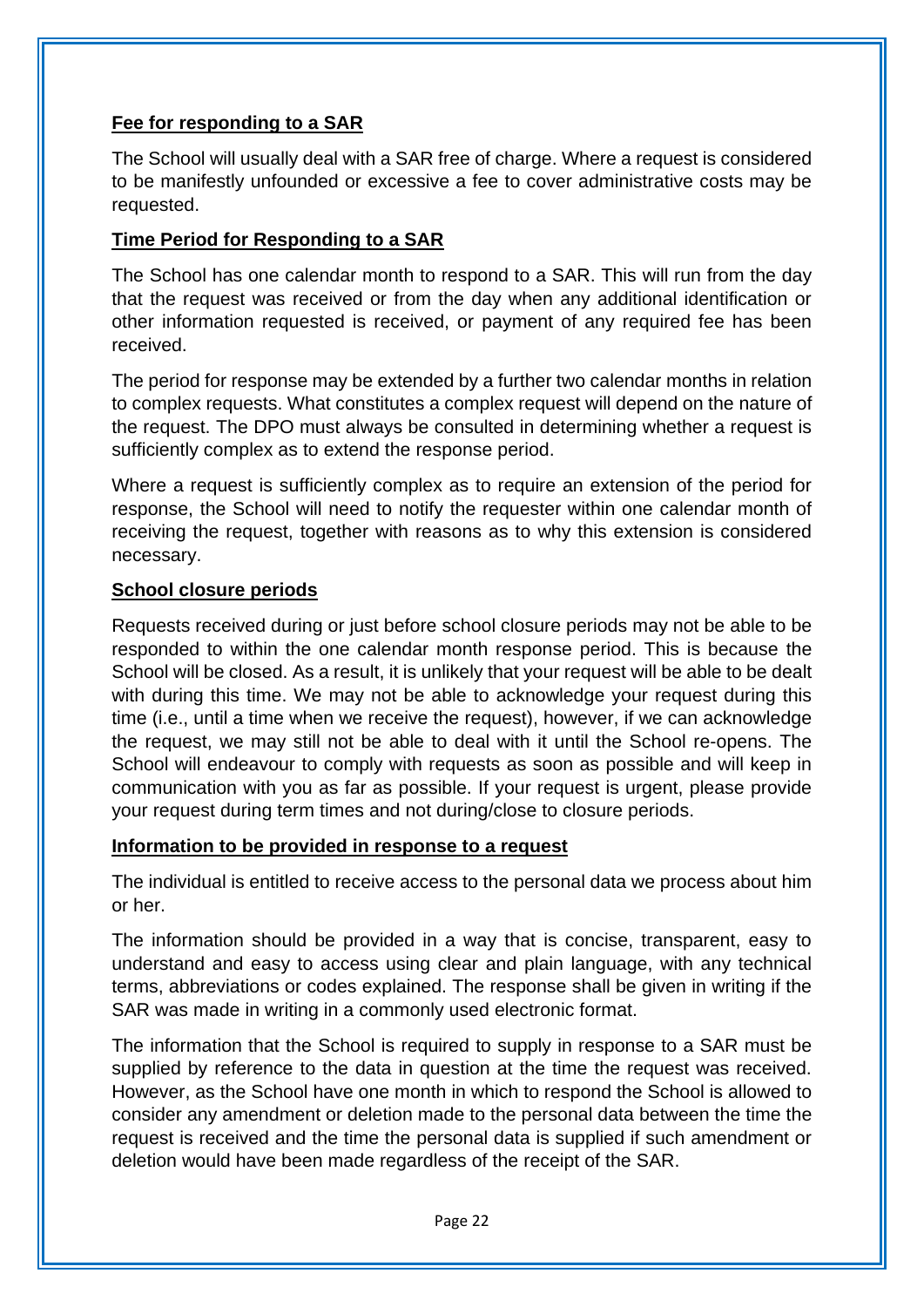The School is therefore, allowed to conduct regular housekeeping activities even if this means deleting or amending personal data after the receipt of a SAR. The School is not allowed to amend or delete data to avoid supplying the data.

#### **How to locate information**

The personal data the School need to provide in response to a data subject access request may be located in several of the electronic and manual filing systems. Therefore, it is important to identify at the outset the type of information requested so that the search can be focused.

#### **Protection of third parties - exemptions to the right of subject access**

There are circumstances where information can be withheld pursuant to a SAR. These specific exemptions and requests should be considered on a case-by-case basis.

The School will consider whether it is possible to redact information so that this does not identify those third parties. If their data cannot be redacted (for example, after redaction it is still obvious who the data relates to) then the School do not have to disclose personal data to the extent that doing so would involve disclosing information relating to another individual (including information identifying the other individual as the source of information) who can be identified from the information unless:

- the other individual has consented to the disclosure; or
- it is reasonable to comply with the request without that individual's consent.

In determining whether it is reasonable to disclose the information without the individual's consent, all the relevant circumstances will be considered, including:

- the type of information that they would disclose;
- any duty of confidentiality they owe to the other individual;
- any steps taken to seek consent from the other individual;
- whether the other individual can give consent; and
- any express refusal of consent by the other individual.

It needs to be decided whether it is appropriate to disclose the information in each case. This decision will involve balancing the data subject's right of access against the other individual's rights. If the other person consents to the school disclosing the information about them, then it would be unreasonable not to do so. However, if there is no such consent, the school must decide whether to disclose the information anyway. If there are any concerns in this regard, then the DPO should be consulted.